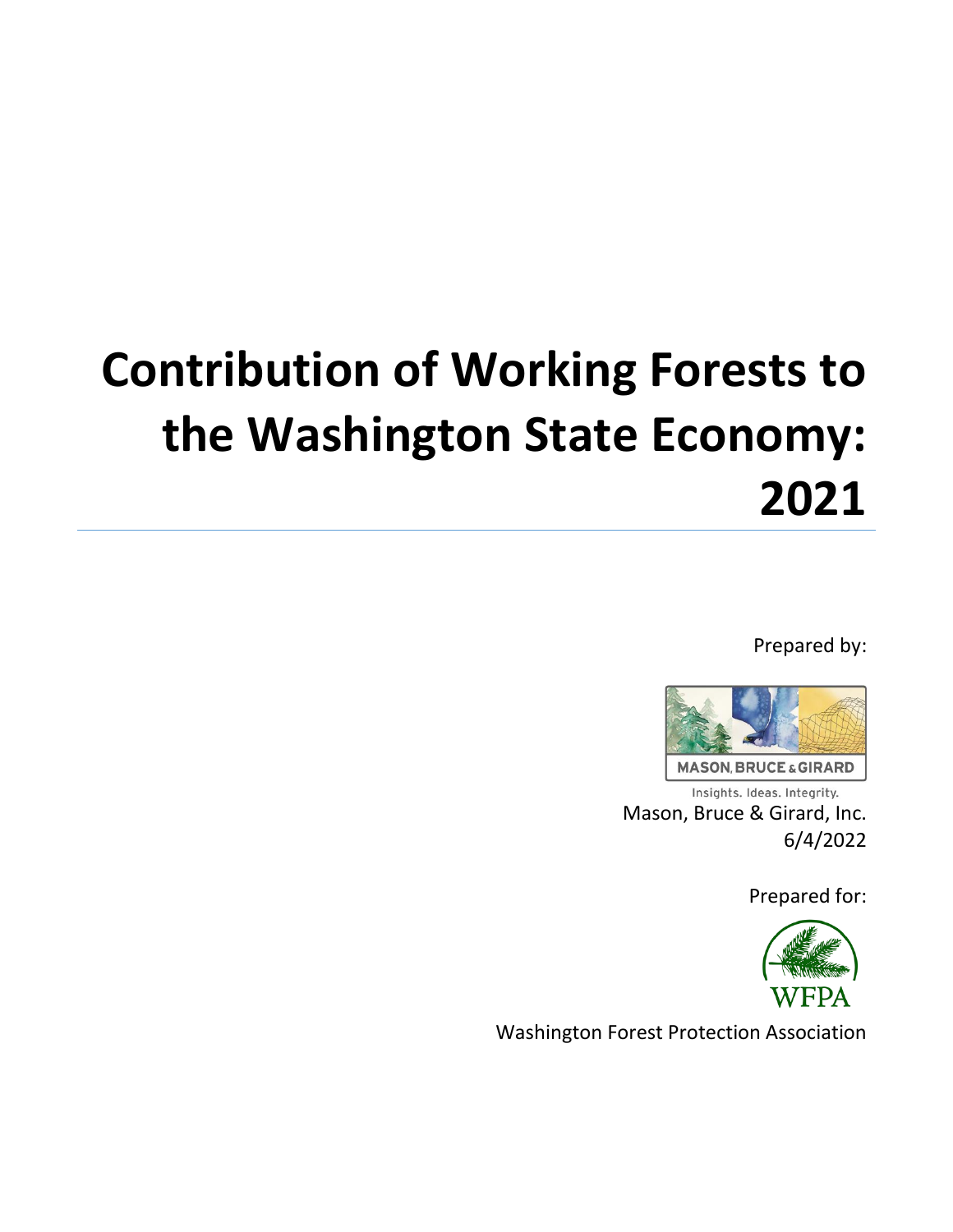

# Table of Contents

| 1.0 |       |  |  |  |  |  |  |  |
|-----|-------|--|--|--|--|--|--|--|
| 2.0 |       |  |  |  |  |  |  |  |
| 2.1 |       |  |  |  |  |  |  |  |
| 2.2 |       |  |  |  |  |  |  |  |
|     | 2.2.1 |  |  |  |  |  |  |  |
|     | 2.2.2 |  |  |  |  |  |  |  |
|     | 2.2.3 |  |  |  |  |  |  |  |
| 3.0 |       |  |  |  |  |  |  |  |
| 3.1 |       |  |  |  |  |  |  |  |
| 3.2 |       |  |  |  |  |  |  |  |
| 4.0 |       |  |  |  |  |  |  |  |
| 4.1 |       |  |  |  |  |  |  |  |
| 4.2 |       |  |  |  |  |  |  |  |
| 5.0 |       |  |  |  |  |  |  |  |
| 5.1 |       |  |  |  |  |  |  |  |
| 5.2 |       |  |  |  |  |  |  |  |
| 6.0 |       |  |  |  |  |  |  |  |

Data Availability Note: The US Census Bureau has substantially delayed release of critical economic datasets, and Washington forest property tax data for 2021 remain unavailable at the release of this report. To facilitate a timely assessment of the forest industry's economic contributions, this report relies on partial-year data for 2021, some CBP county data from 2020, 2020 tax data benchmarked to 2021 GBI, and some results retained from the WFPA's 2017 economic impact report in certain cases where none of the recent 2020 or 2021 data are suitably compete. Final data for 2021 could alter the employment, wage, and tax data reported here; a final determination will not be possible until release of the 2021 County Business Patterns-Non-Employer Statistics Combined Report, expected *ca*. 2024.

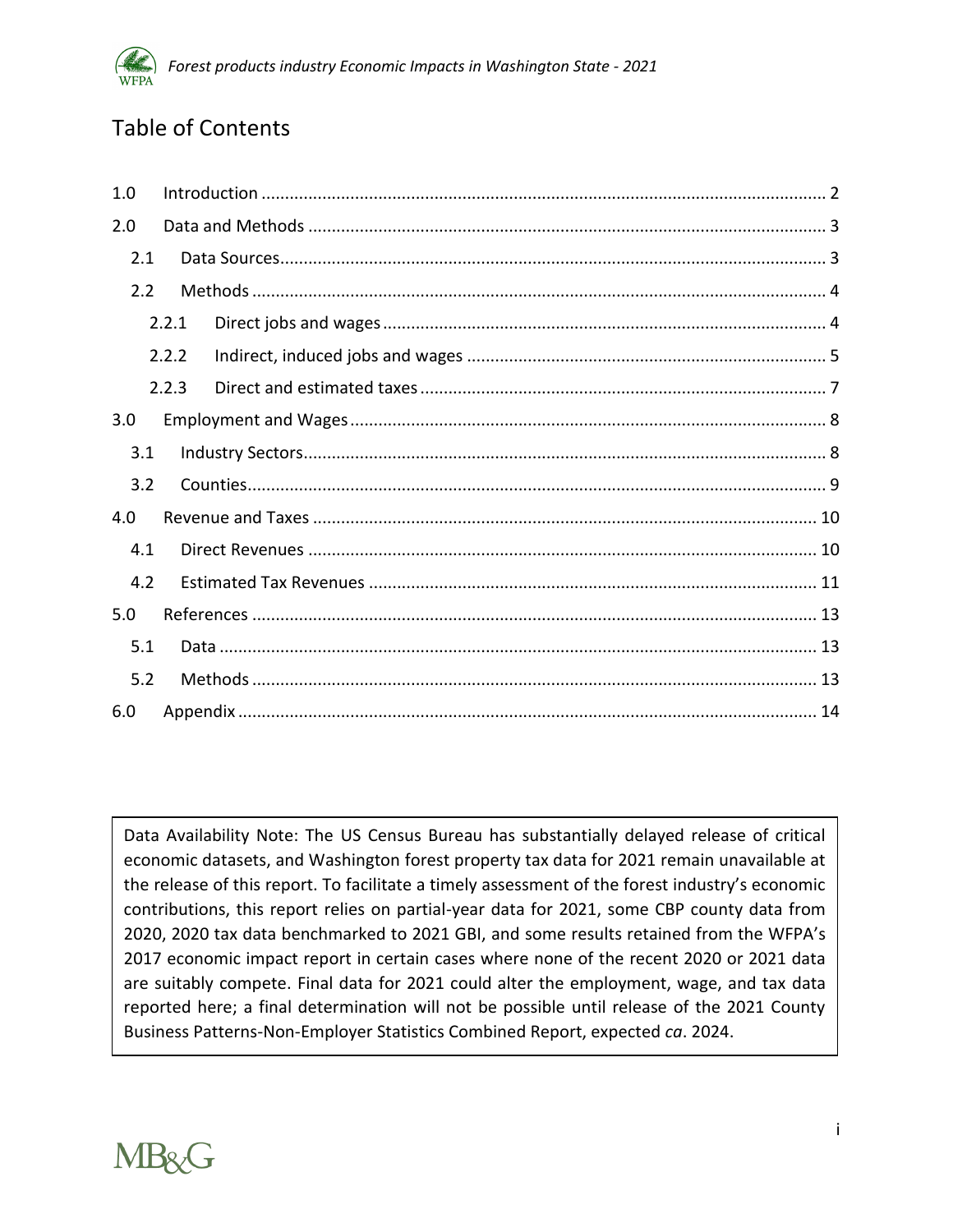

# <span id="page-2-0"></span>**1.0 INTRODUCTION**

Forestland in Washington State covers approximately 23 million acres, with 11 million acres of working forest<sup>1</sup>. Private timberland accounts for 9.2 million acres. Forests on State land cover 2.3 million acres, approximately half of which can be classified as working forest. Although Federal land holdings represent 5.7 million acres, around one fifth qualifies as working forest. Private land produced 70% of the timber harvest in 2014<sup>2</sup>, 72% in 2017, and 67% in 2021<sup>3</sup>.

Working forests contribute to Washington's economy directly and indirectly. Direct impacts of the timber industry include sale of harvested timber, wood products manufacturing, transport, and tax revenues on harvested timber and timberland property. Indirect impacts include spending by the forest products industry on materials and support services. Both direct and indirect activity support an induced economic impact in the form of service jobs.

The current report estimates economic impacts [\(Table 1\)](#page-2-1) of the Washington forest products industry in 2021<sup>4</sup>. Multiplication factors necessary to calculate indirect and induced jobs and wages are available on a two-year cycle with 2018 as the latest complete year. This report follows methodology consistent with prior reports WFPA commissioned to calculate forest products industry impacts for 2014 and 2017 (see [§2.2\)](#page-4-0). In some cases, excessive reporting delays at the State and Federal level limited 2021 data availability through Q2 or Q3. Final 2021 annual data may alter the conclusions presented in this report. Where estimated 2021 figures differ substantially from past results, and where 2020 census data are also divergent, some results from the 2017 report have been retained as a likely baseline for current activity.

| <b>Economic Impact Factor</b> | 2017                 | 2021 |                |  |  |
|-------------------------------|----------------------|------|----------------|--|--|
| Stumpage sales                | \$<br>897,705,614    | -\$  | 942,251,339    |  |  |
| Direct jobs                   | 40,359               |      | 42,122         |  |  |
| Total jobst                   | 101,435              |      | 102,345        |  |  |
| Direct wages                  | \$<br>2,453,176,434  | -\$  | 2,623,149,959  |  |  |
| Total wages <sup>+</sup>      | \$<br>5,488,652,644  | \$.  | 5,631,372,374  |  |  |
| Total revenue                 | \$<br>28,590,532,029 | Ś    | 36,076,433,415 |  |  |
| <b>Total taxes</b>            | 231,552,544          | \$.  | 300,867,829    |  |  |

<span id="page-2-1"></span>**Table 1. Direct and estimated jobs, wages, and revenues from forest products industry in Washington.**

† Includes direct, indirect, induced jobs or wages; avoids double-counting industry activity

<sup>4</sup> Complete annual data were available for export activity. Harvest, tax, and gross business income was extrapolated from Q1-Q3 data. Quarterly employment and wages were available for Q1 and Q2. Property taxes were not yet available for 2021; non-harvest tax revenues, except fire-related fees, were calculated by benchmarking 2021 to 2020 GBI. Once available, final 2021 numbers may differ from this report.



<sup>1</sup> https://www.fs.fed.us/pnw/rma/fia-topics/inventory-data/

<sup>2</sup> WFPA internal technical report, Forest2Market.

<sup>&</sup>lt;sup>3</sup> Data available through Q3, may change when final data released: Washington Department of Revenue. https://dor.wa.gov/find-taxes-rates/other-taxes/forest-tax/harvest-statistics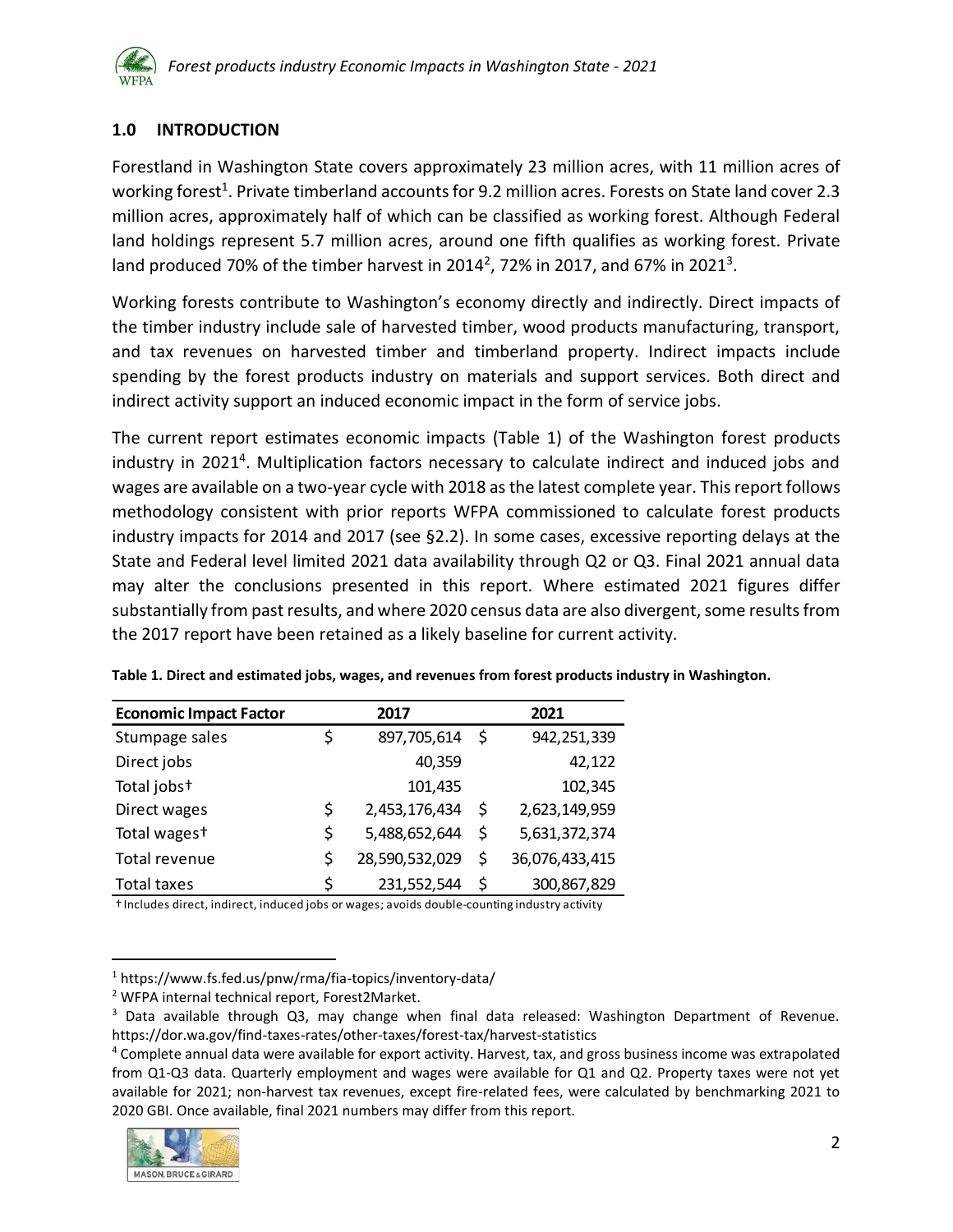Direct stumpage sales increased from \$897 million in 2017 to \$942 million in 2021. Economic activity in 2021 continued to be heavily impacted by federal and local government responses to the SARS-CoV-2 pandemic declaration. Competing factors both challenged the forest industry (difficulty securing employees) and afforded advantages (record high lumber prices). It is beyond the scope of this report to discuss the trajectory of economic trends or the relative decline from market peak in 2018-2019. Direct and total (direct, indirect, induced) employment and wages in 2021 were all higher than reported in 2017. Gross Business Income (GBI), the total revenue from forest products industry sectors, increased by 26% thanks to sustained record-high prices for lumber in 2020-2021. Total tax revenues increased by \$69.3 million compared to 2017. Washington's working forests produced 2,773 million board feet (MMbf) of logs in 2021, down 4.9% compared to 2017, when the annual harvest was 2,871 MMbf. Each million board feet of timber harvested in 2021 supported 15 direct jobs (one more job above 2017), 36 total jobs (also one more job from 2017) and yielded \$106,481 in total tax revenues for the State of Washington.

# <span id="page-3-0"></span>**2.0 DATA AND METHODS**

# <span id="page-3-1"></span>**2.1 Data Sources**

Data to prepare this impact assessment were publicly available from Federal agencies and State of Washington sources:

- 1. Census Bureau (quarterly jobs and wages; exports)
- 2. Bureau of Labor Statistics (BLS) Quarterly Census of Employment and Wages (QCEW)
- 3. Washington Employment Security Department (ESD) QCEW
- 4. Census Bureau and Non-Employer Statistics Combined (CBP-NES)
- 5. Washington Department of Revenue (DOR) Gross Business Income (GBI)
- 6. Washington DOR stumpage revenues, property tax, business taxes and fees
- 7. Bureau of Economic Analysis (BEA) Regional Input-Output Modeling System (RIMS II)
- 8. Washington DOR Input-Output Model (2012)

Direct employment and wages were calculated chiefly from BLS QCEW and WA ESD QCEW, available for Q1 and Q2. Census Bureau CBP-NES from 2017-2018 were used in select cases where QCEW data were suppressed to maintain confidentiality; 2021 CBP-NES were inferred from ratios of QCEW to CBP-NES from 2017-2018. The ratio of forest products export tonnage relative to total export tonnage from 2021 was used to infer the fraction of port activity represented by the forest products industry by county. Total revenues (GBI) from the forest products industry were extracted from WA DOR, available through Q3 2021. Property taxes were not available for 2021 at the time this report was prepared. Property taxes were estimated for 2021 using the 2020 ratio of property tax to GBI. Other taxes were derived from NAICS categories in the Quarterly Business Review or estimated in proportion to the forest products industry direct wages. Multiplication factors from the BEA RIMS II model were used to compute indirect, induced, and total jobs and wages for the forest products industry. Double-counting of related industries was mitigated using interaction coefficients from the latest (2012) Washington Input-Output model.

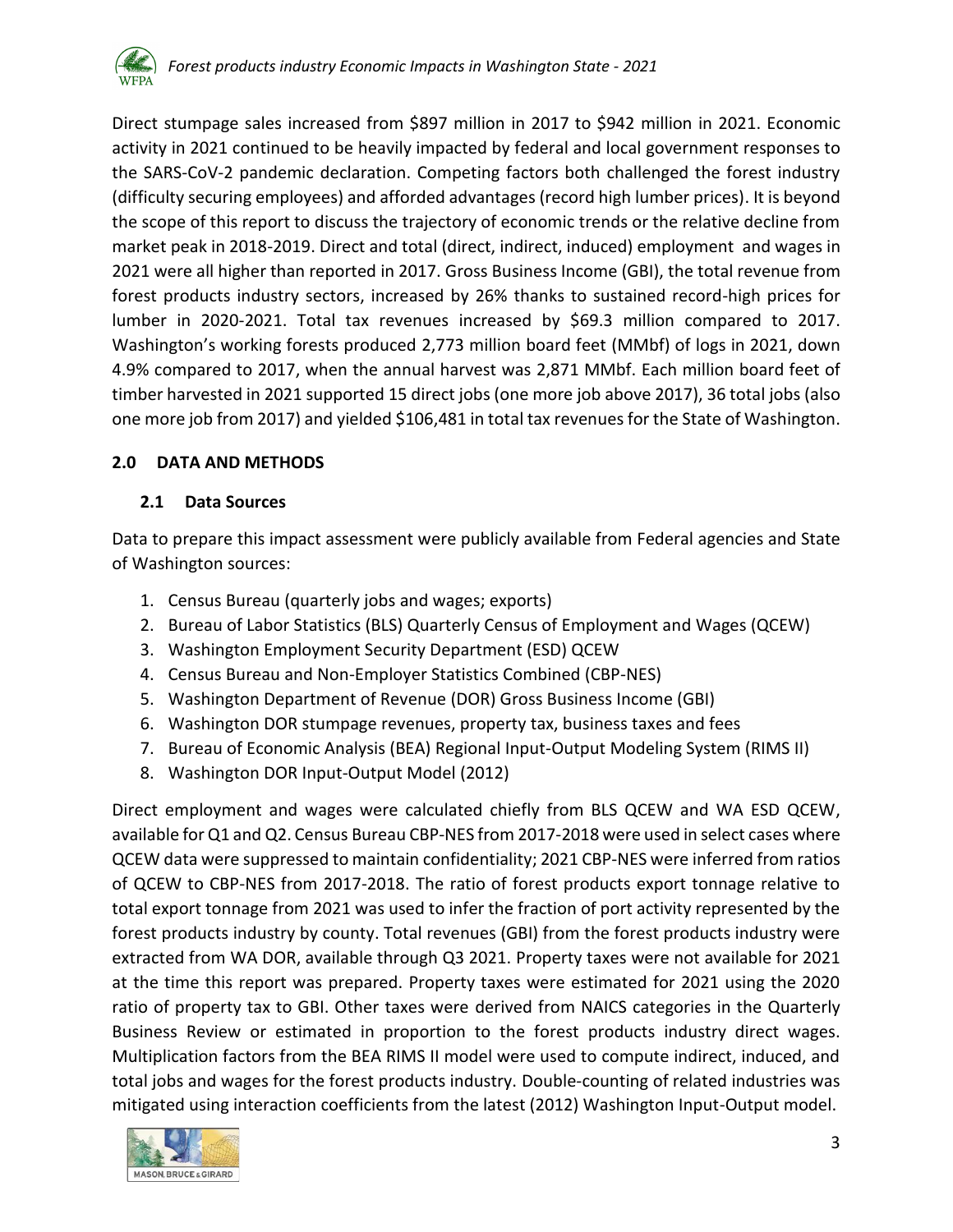

# <span id="page-4-0"></span>**2.2 Methods**

<span id="page-4-1"></span>*Detailed methodology is provided to WFPA in a separate technical memo*.

#### *2.2.1 Direct jobs and wages*

Jobs and wages for 2021 were estimated from BLS QCEW, WA ESD QCEW, and CBP-NES data, organized by county and industry code. This report uses the same set of forest products industry North American Industry Classification System (NAICS) codes that were used in the WFPA 2014 and 2017 impact assessments [\(Table 2\)](#page-4-2), standardizing NAICS categories to three-digit groups. Data from BLS QCEW and WA ESD QCEW were used in a complementary capacity to compute direct employment and wages for each target NAICS category. Both datasets must not report jobs and wages in certain cases to maintain confidentiality; to infer these quantities, we relied on reporting from the CBP-NES combined data. The CBP-NES are currently only available through 2018. To infer likely 2021 CBP-NES quantities, we constructed ratios with the QCEW as numerator and the CBP-NES as denominator for 2017-2018, then applied those ratios to annualized 2021 QCEW data to infer 2021 CBP-NES. Any inferred 2021 CBP-NES values exceeding observed 2017- 2018 values were capped at the maximum of the observed source range. Checking county-level summaries from the WA ESD QCEW against the county jobs and wages from BLS QCEW provides a way to infer employees per entity and wages per employee in cases where data have been intentionally set to zero by the agencies. Where one dataset reported nonzero values while the other was zero, we adopted the nonzero value. For WA ESD QCEW, we used only values for which the three-digit and six-digit NAICS encompassed the same set. While 2021 employment data were available only for Q1 and Q2, harvest data and GBI were available through Q3, and showed continued increase. As harvest and employment are positively linked, we adjusted likely secondhalf employment to reflect the recorded higher harvest levels.

| <b>NAICS</b> Description                    | Category                 | <b>RIMS II Group</b> |
|---------------------------------------------|--------------------------|----------------------|
| 113 Forestry and logging                    | Forestry logging support | 2                    |
| 1153 Support activities for forestry        | Forestry logging support | 2                    |
| 321 Wood product manufacturing              | Wood product mfg.        | 8                    |
| 322 Paper manufacturing                     | Paper manufacturing      | 22                   |
| 33711 Wood kitchen cabinet, counter mfg.    | Wood furniture mfg.      | 17                   |
| 337122 Nonupholstered wood furniture mfg.   | Wood furniture mfg.      | 17                   |
| 337211 Wood office furniture manufacturing  | Wood furniture mfg.      | 17                   |
| 337212 Custom architectural woodwork        | Wood furniture mfg.      | 17                   |
| 42331 Lumber, plywood, etc. wholesalers     | Paper lumber wholesale   | 27                   |
| 4883 Support activities for water transport | Forestry port activity   | 34                   |
| 483111 Deep sea freight transportation      | Forestry port activity   | 34                   |

<span id="page-4-2"></span>**Table 2. NAICS codes with crosswalk to RIMS industry groups. NAICS codes with more than three digits were aggregated into three-digit groups for the remainder of this analysis.**

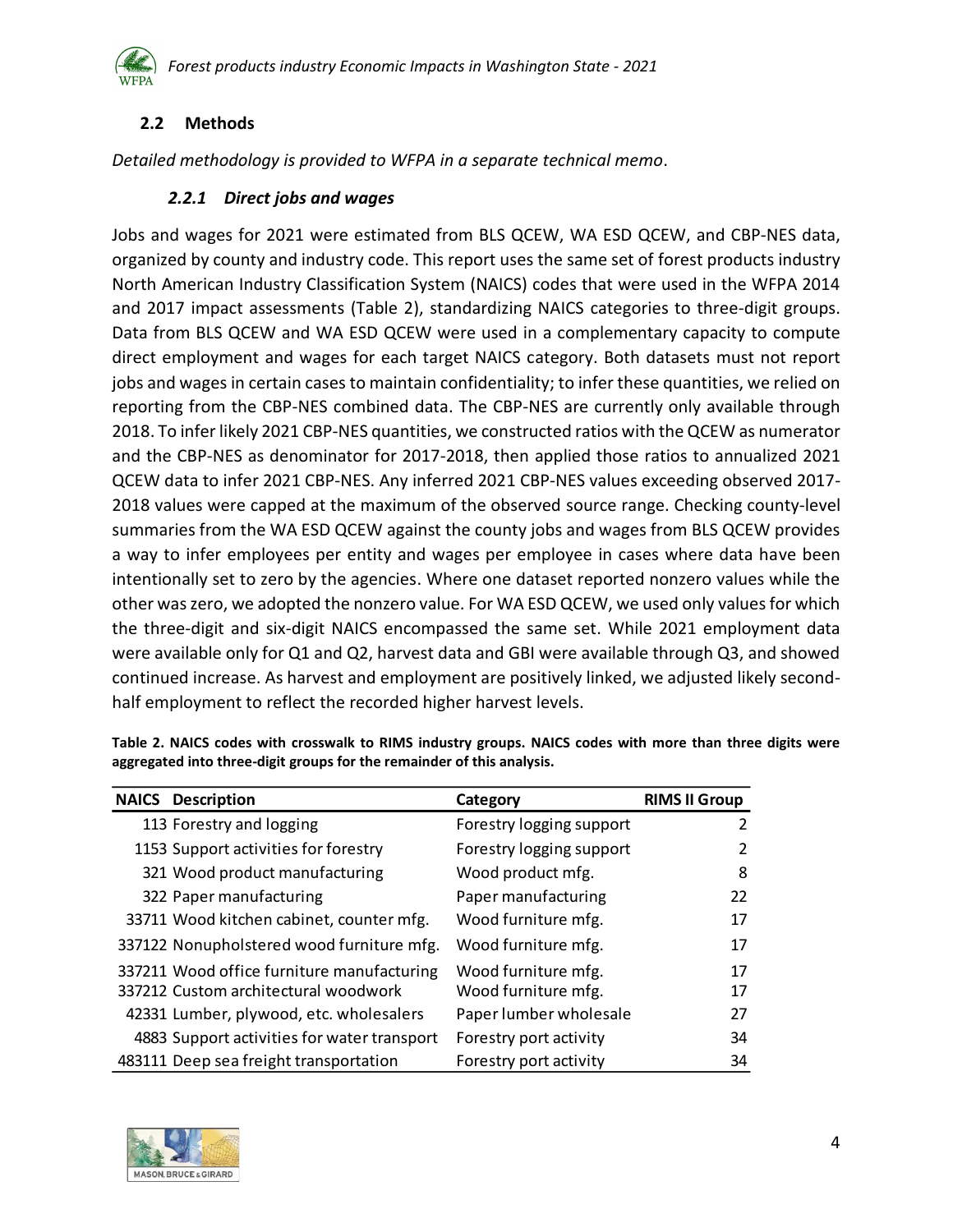

Washington State is the single most important state in the nation for exporting forest products. A total of \$3.06 billion in forest products were exported via Washington's ports in 2021, corresponding to 7.26 million tons of material. By mass, Washington exports 25% of national log and lumber products and 9% of paper products [\(Table 3\)](#page-5-1), collectively 14% of the national total. Port-related NAICS reported by BLS and WA ESD include all support activities and deep-sea freight transport jobs and wages, but only a fraction of these are related to the forest product industry. We collected port-level and regional import-export data from USA Trade to estimate the fraction of port activities attributable to the forest products industry. We acquired vessel tonnage and dollar value for all forest products commodity groups for Washington ports, as well as total vessel tonnage and dollar value for those ports. We calculated the ratio between forest products tonnage and total tonnage for ports at the county level and computed an average value for counties with port-related activities but no physical port locations. We multiplied NAICS 4883 and NAICS 483111 jobs and wages by commodity ratios for 2021 from the appropriate county to estimate forestry-related port activities.

<span id="page-5-1"></span>

| Table 3. Forest products exported through Washington State constitute 9% of total national forest products |  |  |  |  |  |
|------------------------------------------------------------------------------------------------------------|--|--|--|--|--|
| exports in terms of dollar value, and 14% of forest exports by weight measure.                             |  |  |  |  |  |

|                  |              | Export Value (2021\$) |    |            |     | <b>Export Tonnage</b> |              |            |  |  |  |
|------------------|--------------|-----------------------|----|------------|-----|-----------------------|--------------|------------|--|--|--|
| <b>Commodity</b> |              | <b>USA Total</b>      |    | Washington |     | <b>USA Total</b>      |              | Washington |  |  |  |
|                  | (\$ million) |                       |    | \$ million | %   | (million tons)        | million tons | %          |  |  |  |
| Wood products    |              | 9,731                 | \$ | 1,633      | 17% | 22.91                 |              | 5.81 25%   |  |  |  |
| Wood pulp        |              | 9,677                 | Ŝ. | 449        | 5%  | 22.64                 | 0.93         | 4%         |  |  |  |
| Paper products   | Ś            | 15,339                | Ś  | 982        | 6%  | 5.79                  | 0.52         | 9%         |  |  |  |
| Total:           |              | 34,747                | Ŝ  | 3,064      | 9%  | 51.34                 |              | 7.26 14%   |  |  |  |

# *2.2.2 Indirect, induced jobs and wages*

<span id="page-5-0"></span>*Direct* impacts of the forest products industry include jobs and wages inferred from the QCEW and modeled CBP-NES data for 2021. *Indirect* impacts measure the jobs and wages that result from supplying or servicing industries outside the target NAICS set. For example, a sawmill would purchase logs (direct), but also machinery (indirect). Further *induced* impacts of the forest products industry result when persons employed by the industry spend their income in the larger community, e.g. a logging contractor purchasing groceries. Multipliers to calculate indirect and induced jobs and wages were purchased from the Bureau of Economic Assessment RIMS I/O model. Multipliers must be aggregated by regions that share economic ties. Following prior WFPA methods, we used six regions in Washington, Kennewick-Richland-Pasco, Lewiston (includes some Idaho Counties), Portland-Vancouver-Beaverton (includes some Oregon Counties), Seattle-Tacoma-Olympia, Spokane (includes Idaho counties), and Wenatchee. Counties in each region are listed in [Table 13](#page-15-0) ([§6.0\)](#page-14-0); each county in a region was assigned the same RIMS multipliers.

To calculate indirect and induced jobs and wages, for each unique combination of WA county and NAICS code, we multiplied direct jobs and wages ([§2.2.1\)](#page-4-1) by the RIMS II multiplier set for the

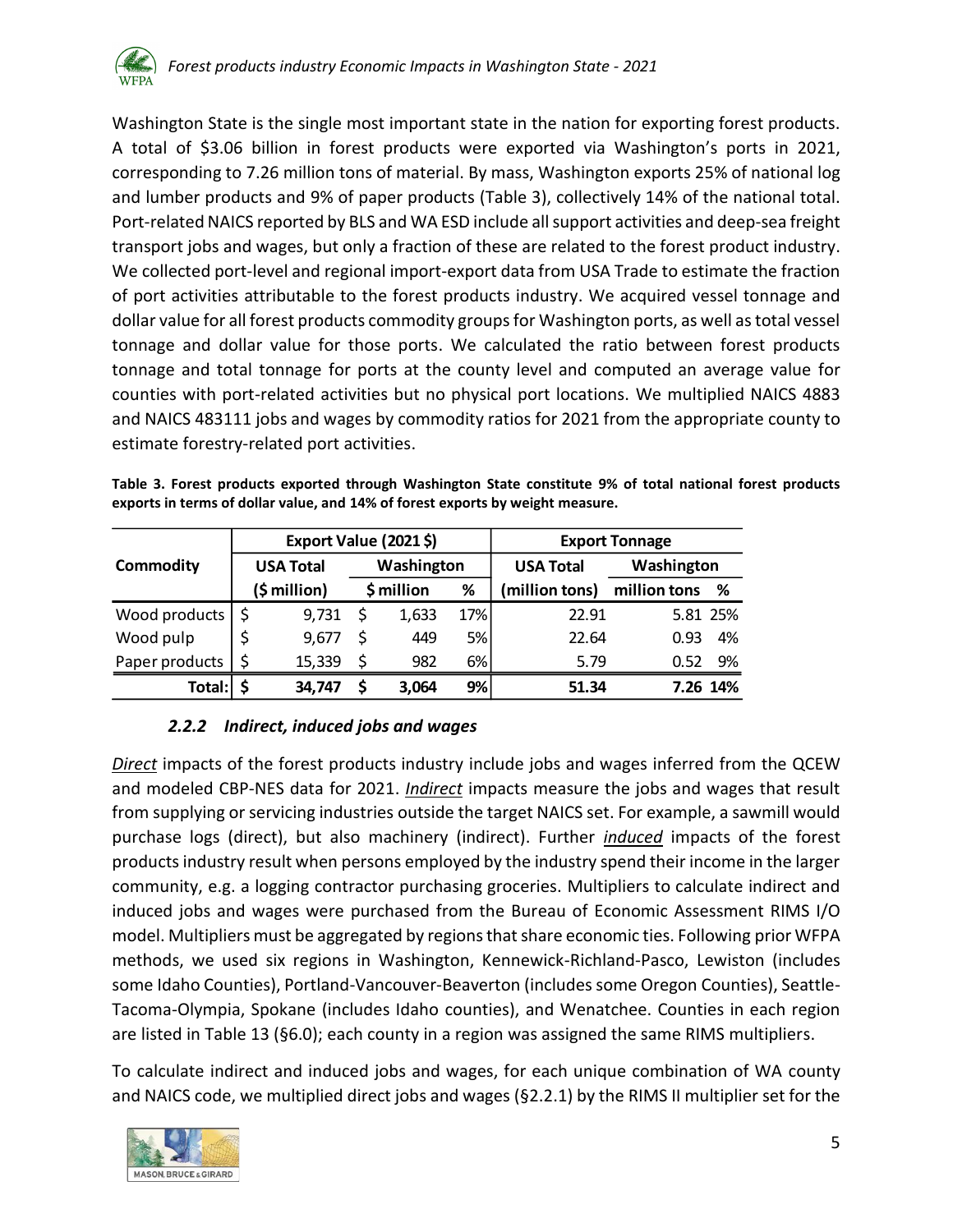

region featuring the county in question, assigning the RIMS II industry group to the appropriate NAICS code [\(Table 2\)](#page-4-2). Based on consultation with experts at the Bureau of Economic Analysis, inter-industry economic activity should not be double-counted. Indirect and induced jobs and wages should derive from final industries in a sector [\(Figure 1\)](#page-6-0), which are defined as those that export value outside the region or those that provide a final good or service within the region.



<span id="page-6-0"></span>**Figure 1. Intermediate (I) industries contribute to downstream production in final (F) industries, defined as exporting economic output beyond the region of analysis, or consumed as final products in the region. The most basic industry (1°) is forestry and logging, serving as intermediate to higher-degree (2° through 5°) sub-sectors.**

Economic activity in final industries is a combination of final activities (export, sales) as well as contributions from intermediate industries [\(Figure 1\)](#page-6-0). Intermediate industry contributions are counted in RIMS II multipliers for both final and intermediate industries because the multipliers enable use within a single RIMS II code. When aggregating the effects of multiple industries within a sector, intermediate impacts are likely to be counted twice.

Avoiding double-counting intermediate industry impacts is important, otherwise the combined sector impact will be overestimated. For this report, we consider forestry, logging, and their support activities (NAICS codes 113 and 115) to be intermediate industries, because their downstream products—logs—are entirely accounted for in downstream industries. The impact of double-counting forestry and logging is deducted from the forestry and logging contribution in the form of a double-count reduction factor [\(Table 4\)](#page-7-1), which is applied against the Type 2 RIMS II multiplier (for calculation details, please refer to WFPA technical methods memo made available with this report). Some final industries are also partially intermediate, for example wood products manufacturing [\(Figure 1\)](#page-6-0) is final relative to logging but intermediate relative to wholesale and port activities. In these industries, we accrue to the double-count reduction factor for industry interactions that are duplicated, e.g. wholesale and port activities are deducted from the impact of wood products manufacturing [\(Table 4\)](#page-7-1). For this 2021 report, the double-count factors were calculated from the latest WA I-O model<sup>5</sup> released in 2021, derived from 2012 data.

<sup>5</sup> https://ofm.wa.gov/washington-data-research/economy-and-labor-force/washington-input-output-model/2012 washington-input-output-model

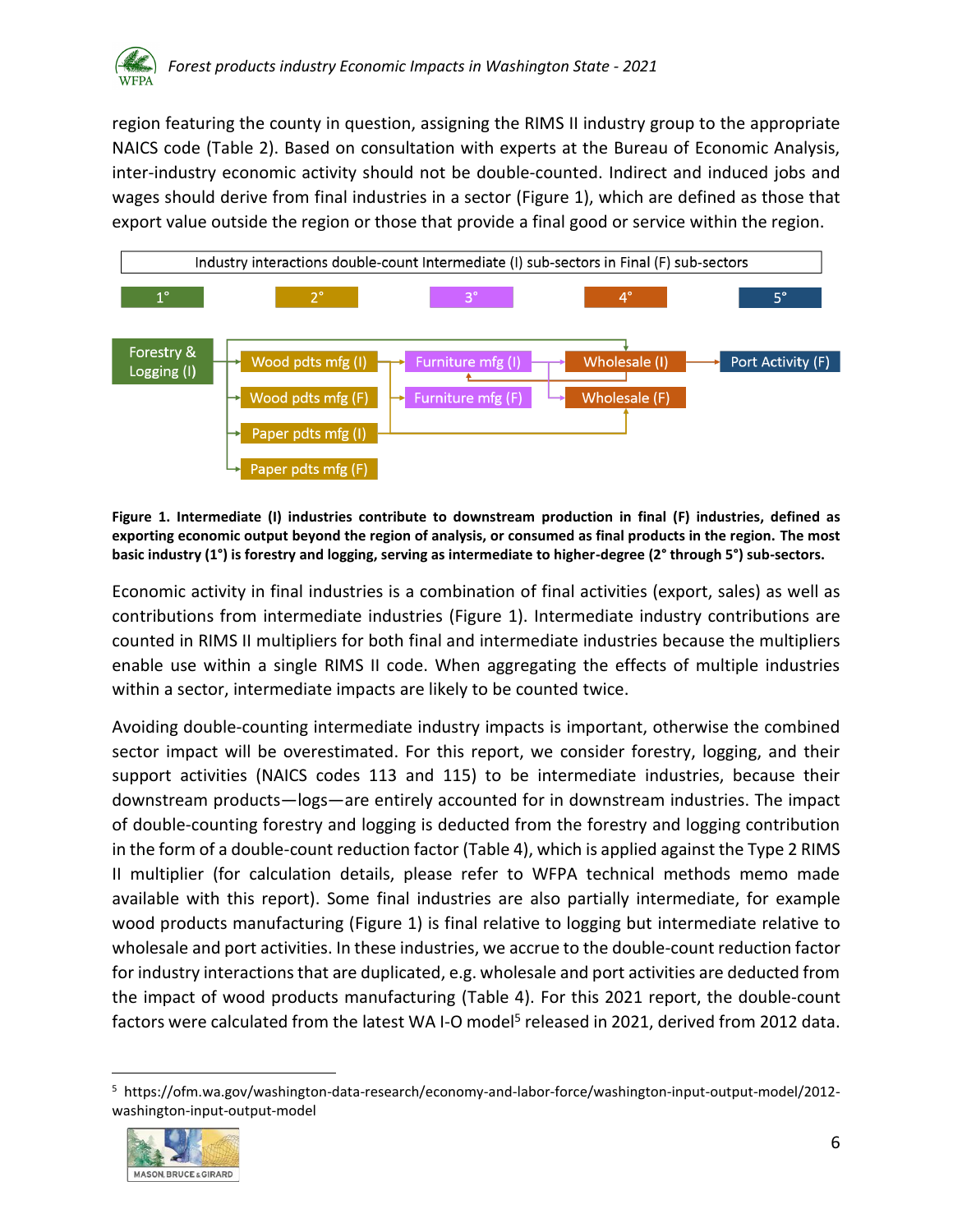| <b>WAI-O Description</b> | NAICS group - | <b>Inter-Industry Output</b> |          | <b>Total Output</b> |          | Double-Count |        |  |
|--------------------------|---------------|------------------------------|----------|---------------------|----------|--------------|--------|--|
|                          |               | <b>Sum</b>                   | $I-I$ DC | <b>PCE output</b>   | Industry | Sum          | Factor |  |
| Forestry and Logging     | 113           | 1.428.3                      | 1,403.2  | 89.5                | 2.896.5  | 1.492.7      | 0.515  |  |
| Wood Product Mfg.        | 321           | 2.210.6                      | 1,111.6  | 28.3                | 5.187.9  | 1.139.9      | 0.220  |  |
| Paper Manufacturing      | 322           | 1,043.0                      | 303.9    | 222.6               | 6.504.6  | 526.5        | 0.081  |  |
| <b>Furniture</b>         | 337           | 381.3                        | 16.6     | 16.7                | 1.379.8  | 33.3         | 0.024  |  |
| Wholesale                | 423           | 9,645.1                      | 1,251.7  | 6.542.8             | 25.723.2 | 7.794.5      | 0.303  |  |
| Ports Related            | 483           | 531.4                        | 7.7      | 944.1               | 2,359.9  | 951.8        | 0.403  |  |

<span id="page-7-1"></span>**Table 4. Double-count reduction factors derived from the 2012 WA I-O model. Note that NAICS group 113 includes the contributions from 115, support activities for forestry.**

# *2.2.3 Direct and estimated taxes*

<span id="page-7-0"></span>The timber industry produces tax revenues in several forms. Sales of timber (stumpage) are subject to a direct tax, and designated forest land (DFL) is also taxed at state rates. Businesses in the forest products industry are also taxed with Business and Occupation (B&O) tax, retail sales tax, Public Utility Tax (PUT), other assorted fees, and fire protection tax. These latter taxes are leveed with slight variation across counties. Combined tax revenues from the forest products industry therefore include stumpage and land tax, and business operations taxes. These tax revenues are calculated for broad NAICS categories from the Quarterly Business Review<sup>6</sup>. Taxes are grouped into Primary Taxes (stumpage (2021 data), land fees (2020 data pro-rated to 2021)), for which values are directly reported by WA DOR, and Estimated Taxes (B&O, PUT, etc.). The state-level B&O, PUT, etc. taxes are known quantities at the state level by NAICS code, but we estimate county-level tax using the fraction of total GBI per county, and in this sense these taxes are estimated for the county level.

<sup>6</sup>https://dor.wa.gov/about/statistics-reports/quarterly-business-reviews/quarterly-business-review-2021

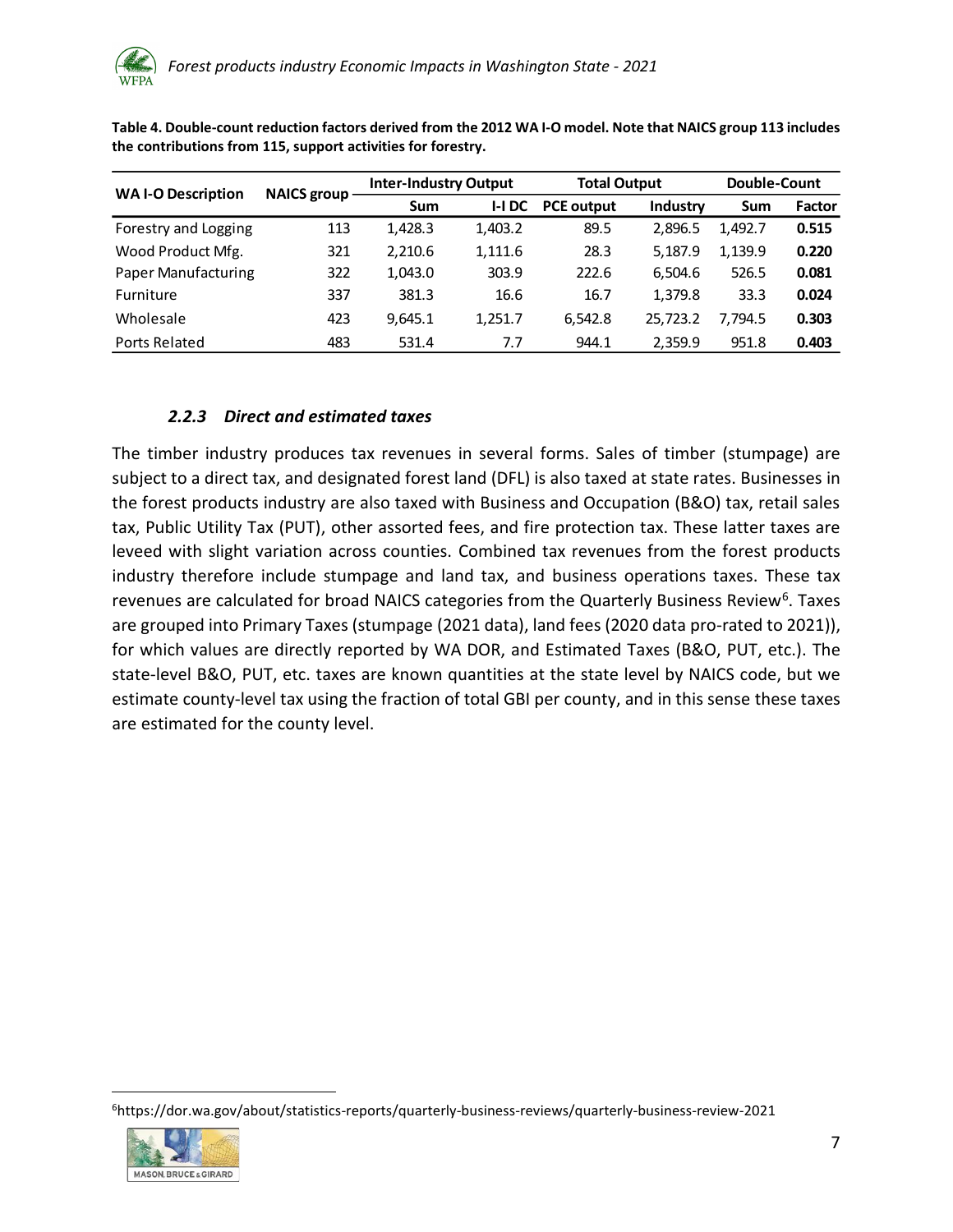# <span id="page-8-0"></span>**3.0 EMPLOYMENT AND WAGES**

Direct and total jobs and wages were summarized by industry sector (RIMS II group, [§3.1\)](#page-8-1) and by county ([§3.2\)](#page-9-0). Methods were developed to compute direct jobs and wages from a complementary set of WA ESD QCEW and BLS QCEW data, using the WA ESD state-level sum by six-digit NAICS code to infer county-level employment and wages for three-digit NAICS codes. All direct jobs and wages, and tax data, were downloaded March 2022 for the 2021 calendar year, at which point Q1 and Q2 2021 were available. Final 2021 employment and wages are subject to change when the Q3 and Q4 data are released and may be updated further if the Census Bureau decides to release CBP-NES data again (currently only available through 2018).

## <span id="page-8-1"></span>**3.1 Industry Sectors**

We group NAICS codes into the six industries corresponding to RIMS II multiplier categories [\(Table 2,](#page-4-2) [Table 5\)](#page-8-2). For 2021, the forest products industry accounted for 42,122 direct jobs, paying \$2.62 billion in wages [\(Table 5\)](#page-8-2). With indirect and induced economic impacts, the forest products industry contributes to 102,345 total jobs and \$5.63 billion total wages paid [\(Table 5\)](#page-8-2). Direct and total employment and wages are likely higher than in 2017 [\(Table 1,](#page-2-1) [Table 5\)](#page-8-2), based on trends observed in data available through Q2 and Q3 2021.

| <b>Industry Sector</b>            | Direct Jobs | <b>Total Jobs</b> |     | <b>Direct Wages</b> | <b>Total Wages</b> |
|-----------------------------------|-------------|-------------------|-----|---------------------|--------------------|
| Forestry and Logging              | 5,192       | 7.576             | S.  | 326,253,694         | 486,179,877<br>Ş   |
| <b>Wood Product Manufacturing</b> | 13,734      | 36.853            | \$. | 813,872,574         | \$2,087,448,864    |
| <b>Paper Manufacturing</b>        | 9,819       | 29.981            | S.  | 689,338,433         | \$1,587,006,028    |
| Furniture                         | 5,740       | 10.338            | S.  | 268,524,511         | 513,830,560<br>Ś.  |
| Wholesale                         | 7,139       | 15.840            | \$. | 456,954,117         | 789,575,858<br>Ś   |
| Ports Related                     | 498         | 1.757             | S   | 68,206,634          | \$<br>167,331,191  |
| <b>Total</b>                      | 42,122      | 102,345           |     | \$2,623,149,960     | \$5,631,372,375    |

<span id="page-8-2"></span>**Table 5. Direct and total jobs in the Washington forest products industry for 2020.**

County direct jobs and wages figures are available from the BLS and WA QCEW datasets ([§2.2.1\)](#page-4-1), with modeled CBP-NES values inferred where possible, from which we computed total jobs and wages using the RIMS II multipliers and double-count avoidance factors [\(Table 6\)](#page-9-1). Where modeled QCEW data departed substantially (more than a 10% decline or 25% gain), we either used CBP statewide data from 2020, or the 2017 baseline from the prior WFPA report. Counties with substantial forest products industry activity may be home to either basic forestry activity (e.g. Lewis County, with 2,513 direct jobs) or some combination of logging, processing, and manufacture or export (e.g. Cowlitz County, with 4,009 direct jobs). For further details pertaining to RIMS II multiplier calculations, please refer to supplemental materials provided to WFPA with this report.

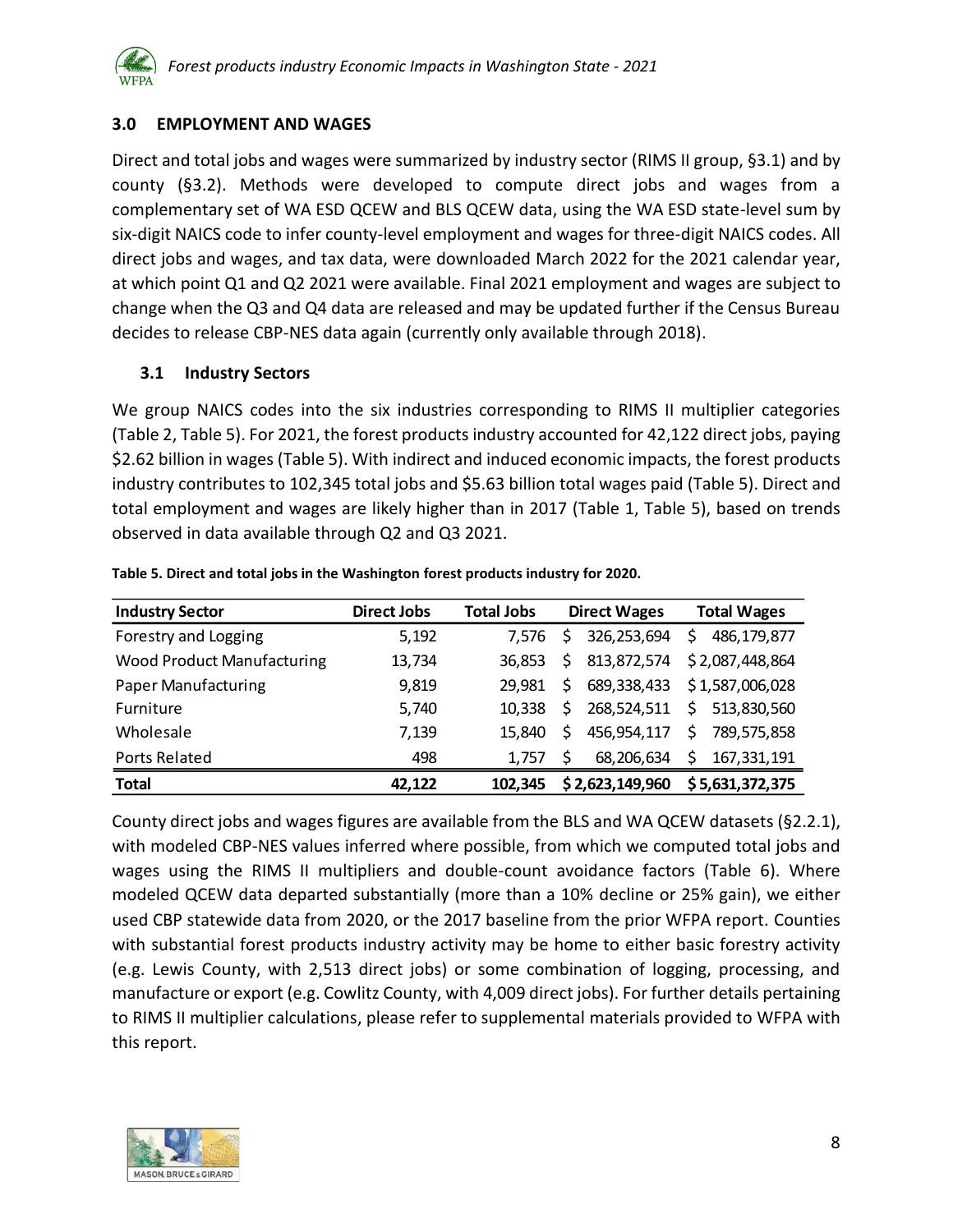

#### <span id="page-9-0"></span>**3.2 Counties**

| County       | <b>Direct Jobs</b> | <b>Total Jobs</b> | <b>Direct Wages</b> | <b>Total Wages</b>  |
|--------------|--------------------|-------------------|---------------------|---------------------|
| Adams        | 144                | 216               | \$<br>8,739,076     | \$<br>12,669,141    |
| Asotin       | 156                | 319               | \$<br>9,468,325     | \$<br>18,657,257    |
| Benton       | 350                | 748               | \$<br>21,732,103    | \$<br>41,773,701    |
| Chelan       | 485                | 775               | \$<br>29,433,878    | \$<br>42,351,684    |
| Clallam      | 791                | 1,705             | \$<br>64,371,822    | \$<br>125,764,577   |
| Clark        | 2,499              | 7,427             | \$<br>139,825,155   | \$<br>355, 202, 225 |
| Columbia     | 145                | 379               | \$<br>8,790,698     | \$<br>18,318,152    |
| Cowlitz      | 4,009              | 13,106            | \$<br>225, 263, 240 | \$<br>606,027,512   |
| Douglas      | 140                | 222               | \$<br>8,531,460     | \$<br>12,570,888    |
| Ferry        | 83                 | 212               | \$<br>5,040,042     | \$<br>12,454,941    |
| Franklin     | 462                | 992               | \$<br>28,037,638    | \$<br>52,824,529    |
| Garfield     | 5                  | 7                 | \$<br>303,920       | \$<br>438,527       |
| Grant        | 349                | 569               | \$<br>21,218,673    | \$<br>30,456,508    |
| Grays Harbor | 1,671              | 4,108             | \$<br>126,824,289   | \$<br>289,834,884   |
| Island       | 335                | 830               | \$<br>20, 353, 123  | \$<br>42,989,388    |
| Jefferson    | 270                | 644               | \$<br>16,485,578    | \$<br>32,811,489    |
| King         | 7,362              | 17,245            | \$<br>397, 191, 857 | \$<br>783,266,956   |
| Kitsap       | 373                | 721               | \$<br>22,742,291    | \$<br>42,915,861    |
| Kittitas     | 118                | 245               | \$<br>7,122,787     | \$<br>13,236,126    |
| Klickitat    | 329                | 842               | \$<br>20,406,966    | \$<br>51,020,805    |
| Lewis        | 2,513              | 5,807             | \$<br>201,752,940   | \$<br>452,264,706   |
| Lincoln      | 222                | 634               | \$<br>13,528,455    | \$<br>30,326,856    |
| Mason        | 454                | 954               | \$<br>27,611,591    | \$<br>55,895,688    |
| Okanogan     | 382                | 592               | \$<br>23,234,009    | \$<br>34,334,844    |
| Pacific      | 278                | 503               | \$<br>16,925,979    | \$<br>29,717,081    |
| Pend Oreille | 309                | 835               | \$<br>18,836,922    | \$<br>40,945,269    |
| Pierce       | 5,203              | 12,421            | \$<br>297,020,576   | \$<br>631,224,720   |
| San Juan     | 84                 | 189               | \$<br>5,124,209     | \$<br>11,554,016    |
| Skagit       | 1,190              | 2,981             | \$<br>72,332,259    | \$<br>169, 174, 207 |
| Skamania     | 201                | 567               | \$<br>12,228,476    | \$<br>31,815,699    |
| Snohomish    | 2,650              | 6,013             | \$<br>161,035,041   | \$<br>344,433,603   |
| Spokane      | 2,368              | 5,215             | \$<br>204,748,939   | \$<br>394,295,226   |
| Stevens      | 779                | 2,104             | \$<br>63,986,451    | \$<br>164,262,186   |
| Thurston     | 1,042              | 2,231             | \$<br>64,830,013    | \$<br>123, 105, 657 |
| Wahkiakum    | 196                | 449               | \$<br>11,951,809    | \$<br>26,838,332    |
| Walla Walla  | 611                | 1,535             | \$<br>37,180,307    | \$<br>75,997,857    |
| Whatcom      | 1,983              | 4,781             | \$<br>112,823,946   | \$<br>254,996,195   |
| Whitman      | 61                 | 114               | \$<br>3,697,190     | \$<br>6,467,796     |
| Yakima       | 1,520              | 3,108             | \$<br>92,417,945    | \$<br>168, 137, 307 |
| <b>Total</b> | 42,122             | 102,345           | \$<br>2,623,149,960 | \$<br>5,631,372,375 |

<span id="page-9-1"></span>**Table 6. Direct and total jobs and wages in the Washington forest products industry comparing for 2021. Each county quantity represents the sum across NAICS categories.**

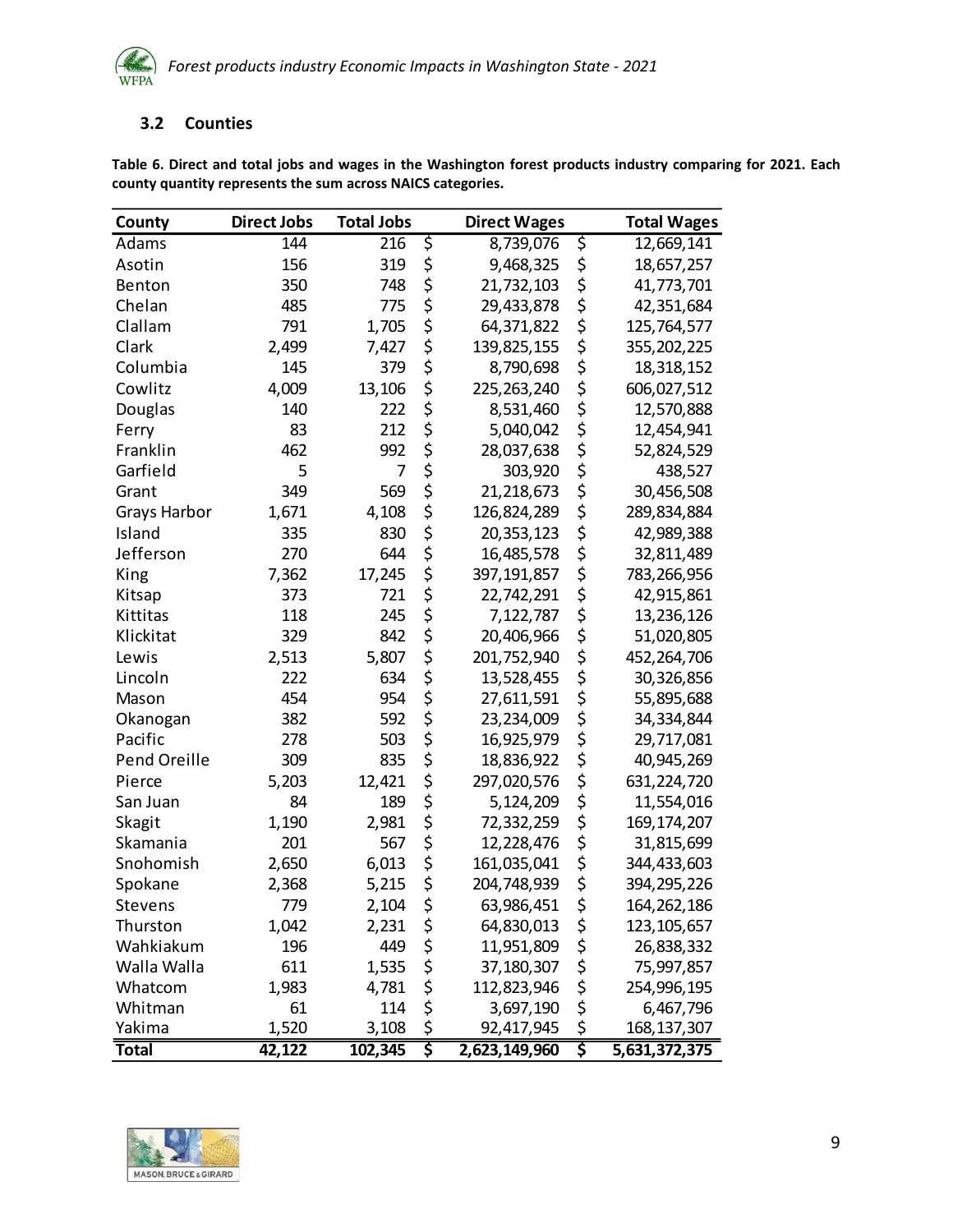#### <span id="page-10-0"></span>**4.0 REVENUE AND TAXES**

#### <span id="page-10-1"></span>**4.1 Direct Revenues**

Annual forest products industry total revenues [\(Table 7\)](#page-10-2) for each county are calculated as the product of annual revenue and the quotient of county wages to statewide wages. Primary taxes are extracted from WA DOR reported stumpage taxes and DFL property taxes [\(Table 7\)](#page-10-2).

| County              |    |                |    |             | Annual Revenues Stumpage Sales Stumpage Taxes Property Taxes Total Primary Taxes |            |    |           |    |            |
|---------------------|----|----------------|----|-------------|----------------------------------------------------------------------------------|------------|----|-----------|----|------------|
| <b>Adams</b>        | \$ | 120,189,351    | \$ |             |                                                                                  |            |    |           |    |            |
| Asotin              | \$ | 130,218,782    | \$ | 964,845     | \$                                                                               | 48,242     | \$ | 7,550     | \$ | 55,792     |
| Benton              | \$ | 298,883,698    | \$ |             |                                                                                  |            |    |           | Ś  |            |
| Chelan              | \$ | 404,806,949    | \$ | 742,055     | \$                                                                               | 37,103     |    | 5,807     | \$ | 42,909     |
| Clallam             | \$ | 885,311,846    | \$ | 47,201,138  | \$                                                                               | 2,360,057  | \$ | 369,355   | \$ | 2,729,412  |
| Clark               | \$ | 1,923,028,777  | \$ | 30,247,866  | \$                                                                               | 1,512,393  | \$ | 236,693   | \$ | 1,749,087  |
| Columbia            | \$ | 120,899,313    | \$ | 27,761      | \$                                                                               | 1,388      | \$ | 217       | \$ | 1,605      |
| Cowlitz             | \$ | 3,098,066,960  | Ś  | 97,428,360  | \$                                                                               | 4,871,418  | \$ | 762,389   | \$ | 5,633,807  |
| Douglas             | \$ | 117,333,988    | \$ | 14,663      | \$                                                                               | 733        | \$ | 115       | \$ | 848        |
| Ferry               | \$ | 69,316,181     | \$ | 7,016,425   | \$                                                                               | 350,821    | \$ | 54,904    | \$ | 405,726    |
| Franklin            | \$ | 385,604,326    | S  |             | Ś                                                                                |            |    |           |    |            |
| Garfield            | \$ | 4,179,841      | \$ | 111,871     | \$                                                                               | 5,594      | \$ | 875       | \$ | 6,469      |
| Grant               | \$ | 291,822,446    | \$ |             |                                                                                  |            | Ś  |           | \$ |            |
| <b>Grays Harbor</b> | \$ | 1,744,226,619  | Ś  | 98,828,467  | \$                                                                               | 4,941,423  | \$ | 773,345   | \$ | 5,714,768  |
| Island              | \$ | 279,918,454    | \$ | 1,931,897   | \$                                                                               | 96,595     | \$ | 15,117    | \$ | 111,712    |
| Jefferson           | \$ | 226,727,737    | \$ | 30,795,058  | \$                                                                               | 1,539,753  | \$ | 240,975   | \$ | 1,780,728  |
| King                | \$ | 5,462,617,731  | \$ | 34,091,072  | \$                                                                               | 1,704,554  | \$ | 266,767   | \$ | 1,971,320  |
| Kitsap              | \$ | 312,776,911    | \$ | 10,804,343  | \$                                                                               | 540,217    | \$ | 84,545    | \$ | 624,762    |
| Kittitas            | \$ | 97,960,373     | Ś  | 686,528     | \$                                                                               | 34,326     | \$ | 5,372     | \$ | 39,699     |
| Klickitat           | \$ | 280,658,962    | \$ | 38,292,490  | \$                                                                               | 1,914,624  | \$ | 299,643   | \$ | 2,214,268  |
| Lewis               | \$ | 2,774,727,548  | \$ | 166,998,068 | \$                                                                               | 8,349,903  | \$ | 1,306,781 | \$ | 9,656,684  |
| Lincoln             | \$ | 186,058,140    | \$ | 217,764     | \$                                                                               | 10,888     | \$ | 1,704     | \$ | 12,592     |
| Mason               | \$ | 379,744,861    | \$ | 42,666,431  | \$                                                                               | 2,133,322  | \$ | 333,870   | \$ | 2,467,192  |
| Okanogan            | \$ | 319,539,556    | \$ | 3,492,510   | \$                                                                               | 174,625    | \$ | 27,329    | \$ | 201,955    |
| Pacific             | \$ | 232,784,614    | \$ | 62,865,824  | \$                                                                               | 3,143,291  | \$ | 491,933   | \$ | 3,635,224  |
| Pend Oreille        | \$ | 259,065,996    | \$ | 11,082,899  | \$                                                                               | 554,145    | \$ | 86,725    | \$ | 640,870    |
| Pierce              | \$ | 4,084,952,489  | \$ | 32,583,249  | \$                                                                               | 1,629,162  | \$ | 254,968   | \$ | 1,884,130  |
| San Juan            | \$ | 70,473,738     | \$ | 322,527     | \$                                                                               | 16,126     | \$ | 2,524     | \$ | 18,650     |
| Skagit              | \$ | 994,792,500    | \$ | 45,542,407  | \$                                                                               | 2,277,120  | \$ | 356,375   | \$ | 2,633,495  |
| Skamania            | \$ | 168,179,404    | \$ | 22,622,743  | \$                                                                               | 1,131,137  | \$ | 177,026   | \$ | 1,308,163  |
| Snohomish           | \$ | 2,214,730,375  | \$ | 37,955,116  | \$                                                                               | 1,897,756  | \$ | 297,003   | \$ | 2,194,759  |
| Spokane             | \$ | 2,815,931,810  | \$ | 6,264,417   | \$                                                                               | 313,221    | \$ | 49,020    | \$ | 362,241    |
| Stevens             | \$ | 880,011,802    | \$ | 34,469,836  | \$                                                                               | 1,723,492  | \$ | 269,731   | \$ | 1,993,223  |
| Thurston            | \$ | 891,613,391    | \$ | 41,214,146  | \$                                                                               | 2,060,707  | \$ | 322,506   | \$ | 2,383,213  |
| Wahkiakum           | \$ | 164,374,376    | \$ | 15,554,847  | \$                                                                               | 777,742    | \$ | 121,719   | \$ | 899,461    |
| Walla Walla         | \$ | 511,344,331    | \$ | 293,711     | \$                                                                               | 14,686     | \$ | 2,298     | \$ | 16,984     |
| Whatcom             | \$ | 1,551,678,558  | \$ | 18,365,663  | \$                                                                               | 918,283    | \$ | 143,714   | \$ | 1,061,997  |
| Whitman             | \$ | 50,847,809     | S  | 352,701     | \$                                                                               | 17,635     | \$ | 2,760     | Ś  | 20,395     |
| Yakima              |    | 1,271,032,868  | S  | 201,640     | \$                                                                               | 10,082     | \$ | 1,578     | Ś  | 11,660     |
| Total               | Ś  | 36,076,433,415 | Š  | 942,251,339 | Š                                                                                | 47,112,567 | Š  | 7,373,233 | Š  | 54,485,800 |

<span id="page-10-2"></span>**Table 7. Primary forest products industry tax revenues from stumpage and DFL property taxes.**

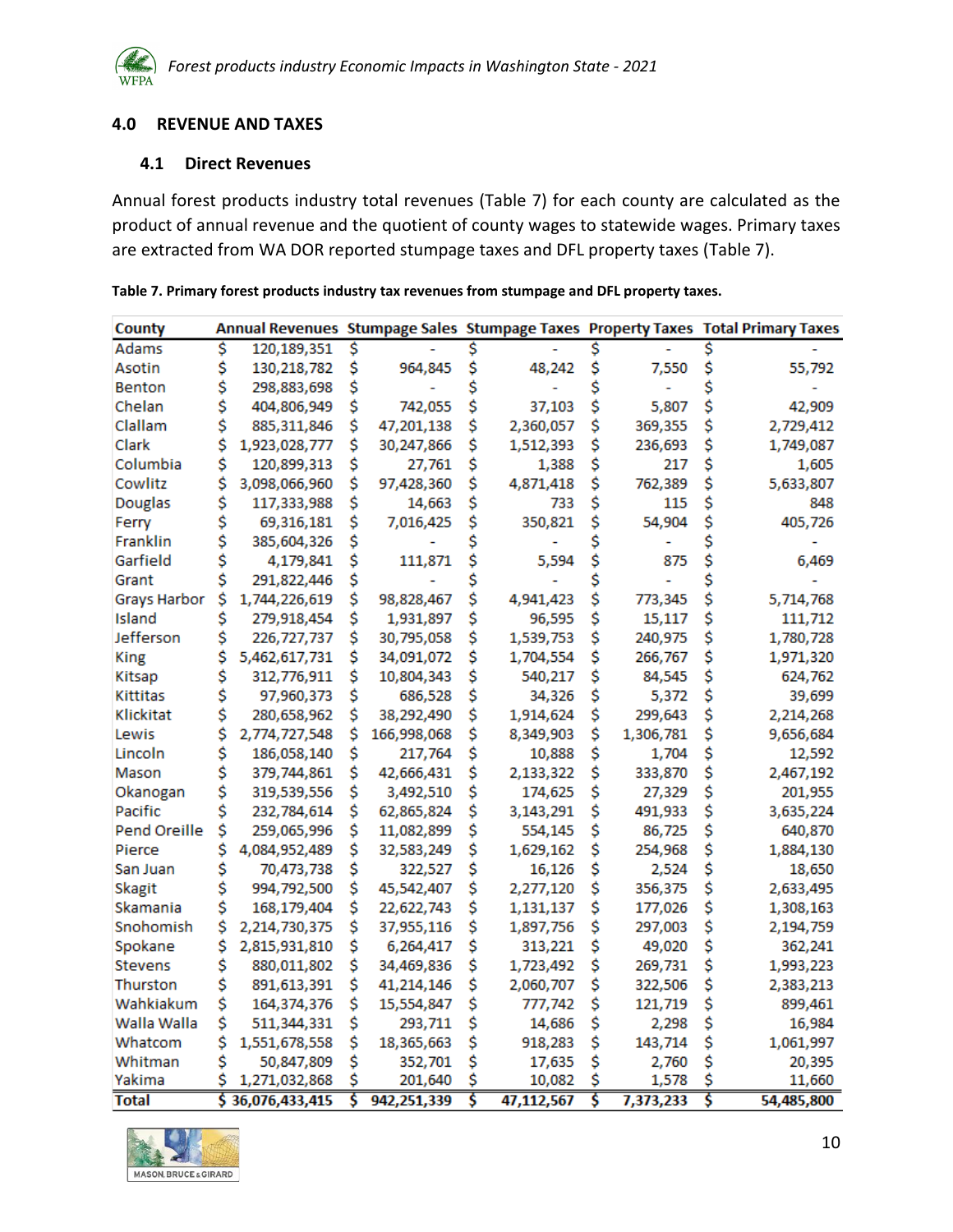#### <span id="page-11-0"></span>**4.2 Estimated Tax Revenues**

The forest products industry contributes additional taxes to state revenues in the form of business and occupation tax (B&O), public utility tax (PUT), retail sales tax, assorted other fees, and fire protection dues paid to WA DNR [\(Table 8\)](#page-11-1).

<span id="page-11-1"></span>**Table 8. Estimated revenues for taxes from Business and Occupation (B&O), retail sales, Public Utility Tax (PUT), other fees, and fire protection as relative fractions of county-level Gross Business Income (GBI), distributed to counties in accordance with the fraction of forest economic activity represented by the county [\(Table 7\)](#page-10-2).**

| County              | <b>B&amp;O</b> |            |    | <b>Retail Sales</b> |    | <b>Public Utility Other Fees</b> |    |             |    |            | <b>Fire Protection Total Estimated Tax</b> |             |  |
|---------------------|----------------|------------|----|---------------------|----|----------------------------------|----|-------------|----|------------|--------------------------------------------|-------------|--|
| <b>Adams</b>        | \$             | 319,149    | \$ | 448,188             | Ś  | 8,409                            | Ś  | 5,498       | \$ | 39,582     | \$                                         | 820,827     |  |
| Asotin              | \$             | 345,781    | \$ | 485,588             | \$ | 9,111                            | \$ | 5,957       | \$ | 42,885     | \$                                         | 889,322     |  |
| Benton              | \$             | 793,652    | \$ | 1,114,542           | \$ | 20,912                           | \$ | 13,673      | \$ | 98,430     | \$                                         | 2,041,210   |  |
| Chelan              | \$             | 1,074,919  | \$ | 1,509,532           | \$ | 28,324                           | \$ | 18,519      | \$ | 133,314    | \$                                         | 2,764,607   |  |
| Clallam             | \$             | 2,350,845  | \$ | 3,301,342           | \$ | 61,944                           | Ś  | 40,501      | Ś  | 291,557    | \$                                         | 6,046,189   |  |
| Clark               | \$             | 5,106,384  | \$ | 7,171,005           | \$ | 134,552                          | \$ | 87,974      | \$ | 633,305    | \$                                         | 13,133,220  |  |
| Columbia            | \$             | 321,034    | \$ | 450,835             | \$ | 8,459                            | \$ | 5,531       | \$ | 39,815     | \$                                         | 825,675     |  |
| Cowlitz             | \$             | 8,226,565  | Ś  | 11,552,741          | \$ | 216,767                          | Ś  | 141,729     | \$ | 1,020,277  | Ś                                          | 21,158,079  |  |
| <b>Douglas</b>      | \$             | 311,567    | \$ | 437,540             | \$ | 8,210                            | \$ | 5,368       | \$ | 38,641     | \$                                         | 801,326     |  |
| Ferry               | \$             | 184,061    | \$ | 258,481             | \$ | 4,850                            | \$ | 3,171       | \$ | 22,828     | \$                                         | 473,391     |  |
| Franklin            | \$             | 1,023,928  | \$ | 1,437,925           | \$ | 26,980                           | \$ | 17,640      | \$ | 126,990    | \$                                         | 2,633,464   |  |
| Garfield            | \$             | 11,099     | \$ | 15,587              | \$ | 292                              | \$ | 191         | \$ | 1,377      | \$                                         | 28,546      |  |
| Grant               | \$             | 774,901    | \$ | 1,088,211           | \$ | 20,418                           | Ś  | 13,350      | \$ | 96,105     | \$                                         | 1,992,985   |  |
| <b>Grays Harbor</b> | \$             | 4,631,596  | \$ | 6,504,249           | \$ | 122,041                          | \$ | 79,794      | \$ | 574,421    | \$                                         | 11,912,100  |  |
| Island              | \$             | 743,292    | \$ | 1,043,820           | \$ | 19,586                           | \$ | 12,806      | \$ | 92,185     | \$                                         | 1,911,688   |  |
| Jefferson           | \$             | 602,050    | \$ | 845,471             | \$ | 15,864                           | Ś  | 10,372      | \$ | 74,668     | \$                                         | 1,548,425   |  |
| King                | \$             | 14,505,361 | \$ | 20,370,188          | \$ | 382,212                          | \$ | 249,901     | \$ | 1,798,987  | \$                                         | 37,306,649  |  |
| Kitsap              | \$             | 830,544    | \$ | 1,166,350           | \$ | 21,885                           | \$ | 14,309      | \$ | 103,006    | \$                                         | 2,136,093   |  |
| Kittitas            | \$             | 260,123    | \$ | 365,296             | \$ | 6,854                            | \$ | 4,481       | \$ | 32,261     | \$                                         | 669,015     |  |
| Klickitat           | \$             | 745,258    | \$ | 1,046,582           | \$ | 19,637                           | \$ | 12,839      | \$ | 92,429     | \$                                         | 1,916,745   |  |
| Lewis               | \$             | 7,367,974  | \$ | 10,347,003          | Ś  | 194,144                          | Ś  | 126,937     | Ś  | 913,792    | Ś                                          | 18,949,850  |  |
| Lincoln             | \$             | 494,056    | \$ | 693,814             | \$ | 13,018                           | \$ | 8,512       | \$ | 61,274     | \$                                         | 1,270,674   |  |
| Mason               | \$             | 1,008,369  | \$ | 1,416,075           | \$ | 26,570                           | Ś  | 17,372      | \$ | 125,060    | Ś                                          | 2,593,447   |  |
| Okanogan            | \$             | 848,501    | \$ | 1,191,568           | \$ | 22,358                           | Ś  | 14,618      | \$ | 105,233    | Ś                                          | 2,182,278   |  |
| Pacific             | \$             | 618,133    | \$ | 868,058             | \$ | 16,288                           | Ś  | 10,649      | \$ | 76,662     | \$                                         | 1,589,790   |  |
| Pend Oreille        | \$             | 687,920    | \$ | 966,061             | \$ | 18,126                           | \$ | 11,852      | \$ | 85,317     | \$                                         | 1,769,277   |  |
| Pierce              | \$             | 10,847,127 | \$ | 15,232,853          | \$ | 285,819                          | \$ | 186,877     | \$ | 1,345,285  | \$                                         | 27,897,960  |  |
| San Juan            | \$             | 187,135    | \$ | 262,798             | \$ | 4,931                            | \$ | 3,224       | \$ | 23,209     | \$                                         | 481,297     |  |
| <b>Skagit</b>       | \$             | 2,641,558  | \$ | 3,709,597           | \$ | 69,604                           | \$ | 45,509      | \$ | 327,612    | Ś                                          | 6,793,881   |  |
| Skamania            | \$             | 446,581    | \$ | 627,144             | \$ | 11,767                           | \$ | 7,694       | \$ | 55,386     | \$                                         | 1,148,572   |  |
| Snohomish           | \$             | 5,880,965  | \$ | 8,258,765           | \$ | 154,962                          | \$ | 101,318     | \$ | 729,370    | \$                                         | 15,125,380  |  |
| Spokane             | \$             | 7,477,387  | \$ | 10,500,654          | Ś  | 197,027                          | Ś  | 128,822     | \$ | 927,362    | Ś                                          | 19,231,252  |  |
| Stevens             | \$             | 2,336,771  | \$ | 3,281,578           | \$ | 61,573                           | \$ | 40,258      | \$ | 289,812    | \$                                         | 6,009,992   |  |
| Thurston            | \$             | 2,367,578  | \$ | 3,324,840           | \$ | 62,385                           | Ś  | 40,789      | \$ | 293,632    | Ś                                          | 6,089,225   |  |
| Wahkiakum           | \$             | 436,477    | \$ | 612,955             | \$ | 11,501                           | \$ | 7,520       | \$ | 54,133     | \$                                         | 1,122,586   |  |
| Walla Walla         | \$             | 1,357,817  | \$ | 1,906,811           | \$ | 35,778                           | \$ | 23,393      | \$ | 168,399    | \$                                         | 3,492,198   |  |
| Whatcom             | \$             | 4,120,306  | \$ | 5,786,234           | \$ | 108,569                          | \$ | 70,985      | \$ | 511,009    | \$                                         | 10,597,104  |  |
| Whitman             | \$             | 135,021    | \$ | 189,612             | Ś  | 3,558                            | \$ | 2,326       | \$ | 16,746     | \$                                         | 347,262     |  |
| Yakima              | \$             | 3,375,083  | \$ | 4,739,702           | Ś  | 88,932                           | Ś  | 58,147      | Ś  | 418,585    |                                            | 8,680,449   |  |
| <b>Total</b>        | Ś              | 95,796,871 |    | \$134,529,593       | Ś  | 2,524,218                        |    | \$1,650,408 | Ś  | 11,880,938 | Ś                                          | 246,382,029 |  |

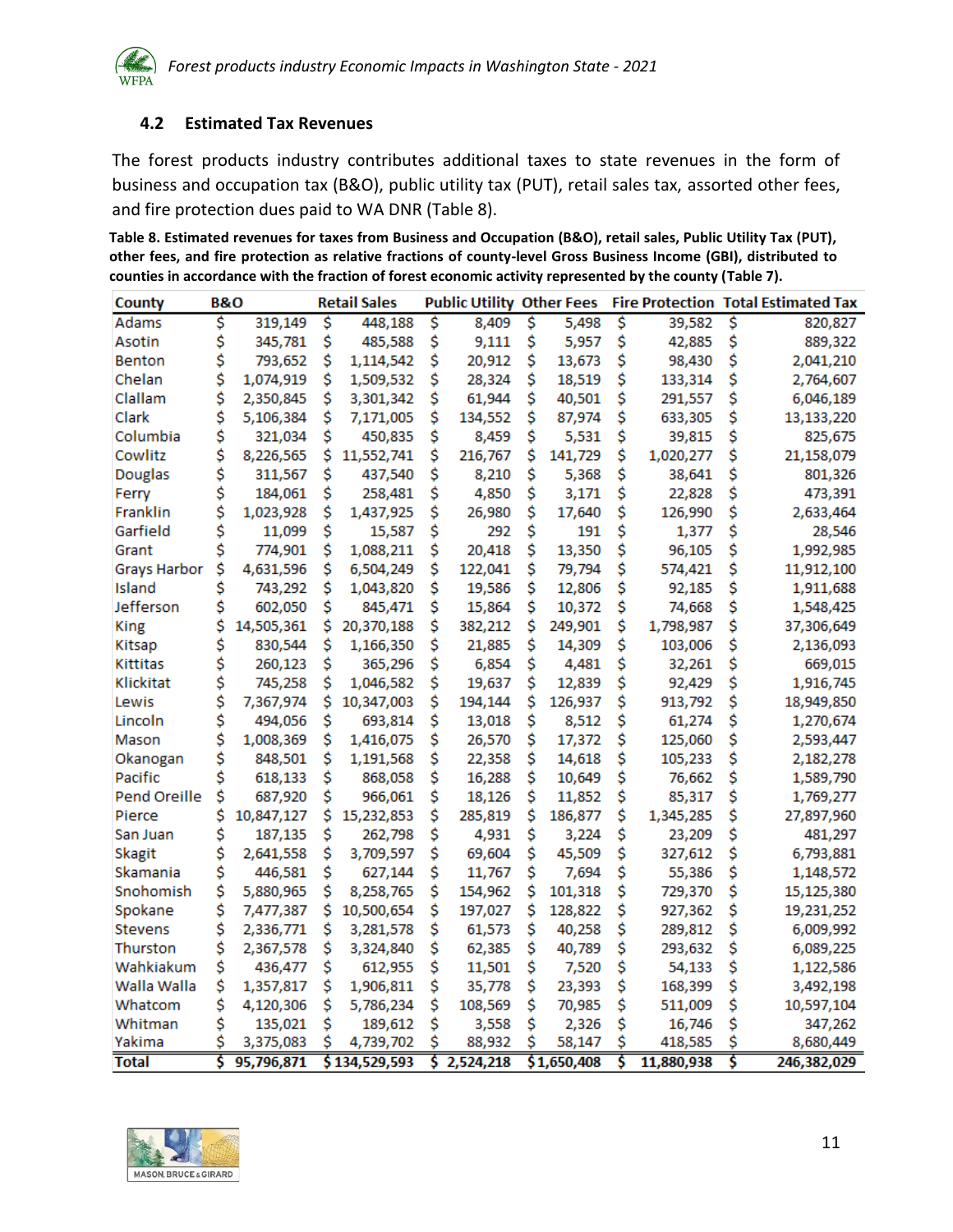Total combined tax revenue from the forest products industry includes primary taxes directly from forestry activities (stumpage, DFL property tax) and taxes from business activity apportioned to counties by the ratio of forest products industry activity in each county. Total 2021 tax revenue from forest products industry activity summed to \$300.9 million [\(Table 9\)](#page-12-0).

| <b>County</b>       |          | <b>Total Primary Taxes</b> |    | <b>Total Estimated Taxes</b> |    | <b>Combined Taxes</b> |
|---------------------|----------|----------------------------|----|------------------------------|----|-----------------------|
| <b>Adams</b>        | \$       |                            | \$ | 820,827                      | \$ | 820,827               |
| Asotin              | \$       | 55,792                     | \$ | 889,322                      | \$ | 945,114               |
| <b>Benton</b>       | ぐうろうこうこう |                            | \$ | 2,041,210                    | \$ | 2,041,210             |
| Chelan              |          | 42,909                     | \$ | 2,764,607                    | \$ | 2,807,516             |
| Clallam             |          | 2,729,412                  | \$ | 6,046,189                    | \$ | 8,775,600             |
| Clark               |          | 1,749,087                  | \$ | 13,133,220                   | \$ | 14,882,306            |
| Columbia            |          | 1,605                      | \$ | 825,675                      | \$ | 827,281               |
| Cowlitz             |          | 5,633,807                  | \$ | 21,158,079                   | \$ | 26,791,886            |
| Douglas             |          | 848                        | \$ | 801,326                      | \$ | 802,174               |
| Ferry               |          | 405,726                    | \$ | 473,391                      | \$ | 879,117               |
| Franklin            |          |                            | \$ | 2,633,464                    | \$ | 2,633,464             |
| Garfield            |          | 6,469                      | \$ | 28,546                       | \$ | 35,015                |
| Grant               |          |                            | \$ | 1,992,985                    | \$ | 1,992,985             |
| <b>Grays Harbor</b> | ś        | 5,714,768                  | \$ | 11,912,100                   | \$ | 17,626,869            |
| Island              | \$       | 111,712                    | \$ | 1,911,688                    | \$ | 2,023,400             |
| Jefferson           |          | 1,780,728                  | \$ | 1,548,425                    | \$ | 3,329,153             |
| King                | ぐぐぐぐぐ    | 1,971,320                  | \$ | 37,306,649                   | \$ | 39,277,969            |
| Kitsap              |          | 624,762                    | \$ | 2,136,093                    | \$ | 2,760,855             |
| Kittitas            |          | 39,699                     | \$ | 669,015                      | \$ | 708,714               |
| Klickitat           |          | 2,214,268                  | \$ | 1,916,745                    | \$ | 4,131,013             |
| Lewis               |          | 9,656,684                  | \$ | 18,949,850                   | \$ | 28,606,534            |
| Lincoln             |          | 12,592                     | \$ | 1,270,674                    | \$ | 1,283,266             |
| Mason               |          | 2,467,192                  | \$ | 2,593,447                    | \$ | 5,060,638             |
| Okanogan            |          | 201,955                    | \$ | 2,182,278                    | \$ | 2,384,233             |
| Pacific             |          | 3,635,224                  | \$ | 1,589,790                    | \$ | 5,225,014             |
| Pend Oreille        | \$       | 640,870                    | \$ | 1,769,277                    | \$ | 2,410,147             |
| Pierce              | \$       | 1,884,130                  | \$ | 27,897,960                   | \$ | 29,782,090            |
| San Juan            |          | 18,650                     | \$ | 481,297                      | \$ | 499,947               |
| <b>Skagit</b>       |          | 2,633,495                  | \$ | 6,793,881                    | \$ | 9,427,376             |
| Skamania            |          | 1,308,163                  | \$ | 1,148,572                    | \$ | 2,456,735             |
| Snohomish           | ぐぐぐぐ     | 2,194,759                  | \$ | 15,125,380                   | \$ | 17,320,139            |
| Spokane             |          | 362,241                    | \$ | 19,231,252                   | \$ | 19,593,493            |
| <b>Stevens</b>      | \$       | 1,993,223                  | \$ | 6,009,992                    | \$ | 8,003,215             |
| Thurston            | \$\$\$   | 2,383,213                  | \$ | 6,089,225                    | \$ | 8,472,438             |
| Wahkiakum           |          | 899,461                    | \$ | 1,122,586                    | \$ | 2,022,047             |
| Walla Walla         |          | 16,984                     | \$ | 3,492,198                    | \$ | 3,509,182             |
| Whatcom             | Ś        | 1,061,997                  | \$ | 10,597,104                   | \$ | 11,659,101            |
| Whitman             | \$<br>\$ | 20,395                     | \$ | 347,262                      | \$ | 367,657               |
| Yakima              |          | 11,660                     | \$ | 8,680,449                    | ŝ  | 8,692,109             |
| <b>Total</b>        | \$       | 54,485,800                 | Š  | 246,382,029                  | \$ | 300,867,829           |

#### <span id="page-12-0"></span>**Table 9. Direct and estimated tax revenues by county for 2021.**

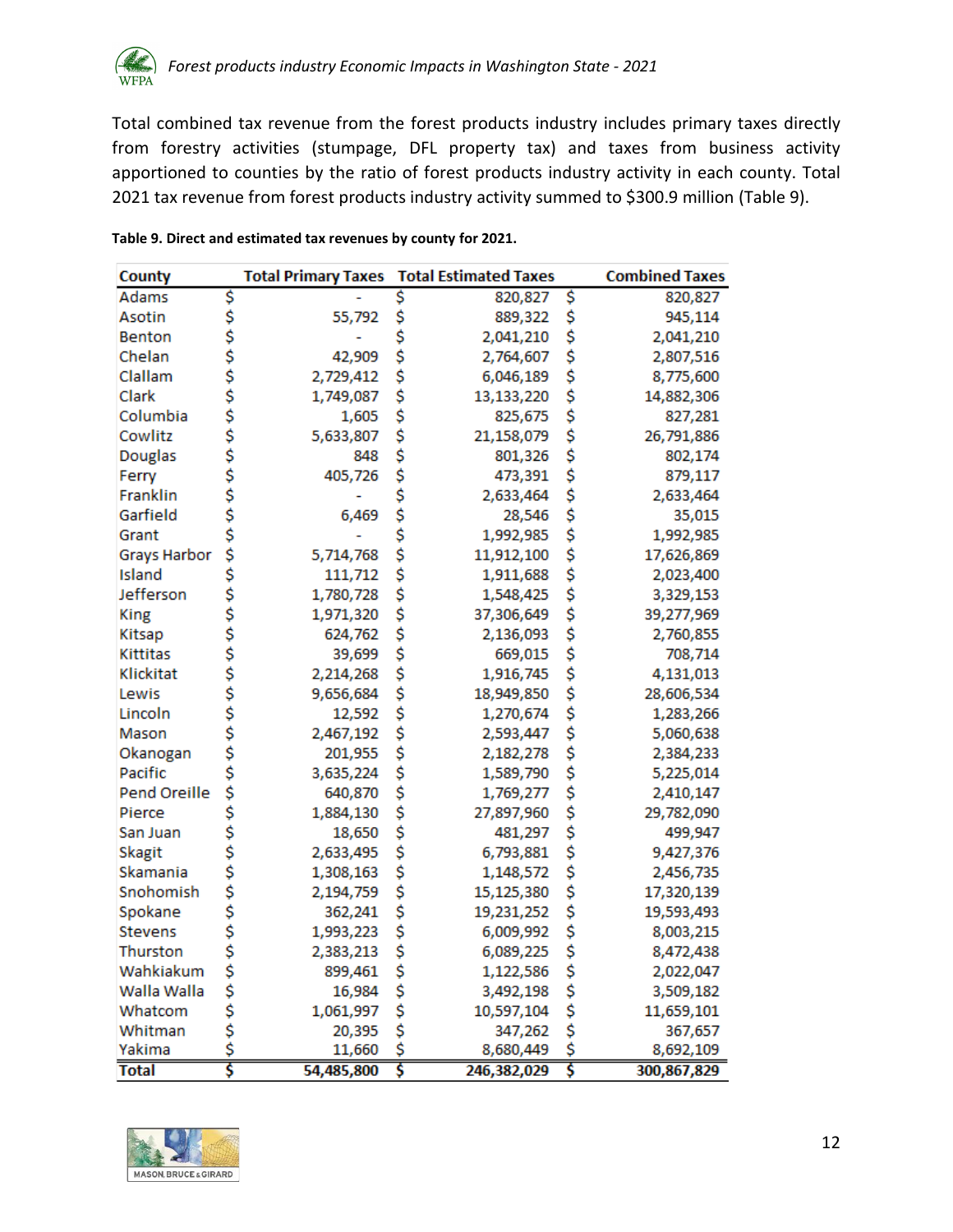

#### <span id="page-13-0"></span>**5.0 REFERENCES**

#### <span id="page-13-1"></span>**5.1 Data**

- Beyers, W.B., Lin, T. 2021. The 2012 Washington Input-Output Study. Washington State Office of Financial Management.
- Thompson, J. 2018. The Pacific Northwest Forest Inventory and Analysis Database. Forest Inventory and Analysis Program (USFS), 2018. https://www.fs.fed.us/pnw/rma/fiatopics/inventory-data/

**Table 10. Agency, abbreviation, and URL for data sources that remain fixed once initially posted. †Data source requires establishing a user account and is subject to surcharge.**

| Data type                              | <b>Agency Source</b> | <b>URL</b>                                            |
|----------------------------------------|----------------------|-------------------------------------------------------|
| <b>Regional Input-Output Modeling</b>  | <b>BFA</b>           | https://bea.gov/regional/rims/rimsii/                 |
| System <sup>†</sup>                    |                      |                                                       |
| <b>Washington Input-Output Model</b>   | WA OFM               | https://ofm.wa.gov/sites/default/files/public/datares |
|                                        |                      | earch/economy/IO 2012 report.pdf                      |
| Private / public harvest statistics    | <b>WA DoR</b>        | https://dor.wa.gov/find-taxes-rates/other-            |
|                                        |                      | taxes/forest-tax/harvest-statistics                   |
| Gross business income (GBI)            | <b>WA DoR</b>        | http://apps.dor.wa.gov/ResearchStats/Content/Gros     |
|                                        |                      | sBusinessIncome/Report.aspx                           |
| <b>Designated Forestland Valuation</b> | <b>WA DoR</b>        | https://dor.wa.gov/find-taxes-rates/other-            |
|                                        |                      | taxes/forest-tax/forest-land-values                   |
| Tax levy rates by industry             | <b>WA DoR</b>        | https://dor.wa.gov/about/statistics-reports/detailed- |
|                                        |                      | tax-data-industry-and-tax-classfication               |

**Table 11. Agency, abbreviation, and URL for data sources that may be subject to retroactive revision. †Data source is freely available but requires establishing a user account to access.**

| Data type                                                 | <b>Agency Source</b> | URL                                                  |
|-----------------------------------------------------------|----------------------|------------------------------------------------------|
| Port-level import-export+                                 | Census Bureau        | https://usatrade.census.gov/                         |
| <b>Quarterly Census of Employment</b><br>and Wages (QCEW) | <b>BLS</b>           | https://www.bls.gov/cew/datatoc.htm                  |
| <b>WA Employment Security</b>                             | WA ESD OCEW          | https://fortress.wa.gov/esd/employmentdata/report    |
| <b>Department (ESD) Quarterly</b>                         |                      | s-publications/industry-reports/quarterly-census-of- |
| <b>Census of Employment and</b>                           |                      | employment-and-wages                                 |
| <b>Wages (QCEW)</b>                                       |                      |                                                      |

## <span id="page-13-2"></span>**5.2 Methods**

- Ehrlich, E.M., Landefeld, J.S., Barker, B.L. 1997. Regional Multipliers: A user Handbook for the Regional Input-Output Modeling System (RIMS II). Bureau of Economic Analysis.
- The Contribution of Working Forests to the Economy of the State of Washington. 2014. Washington Forest Protection Association.

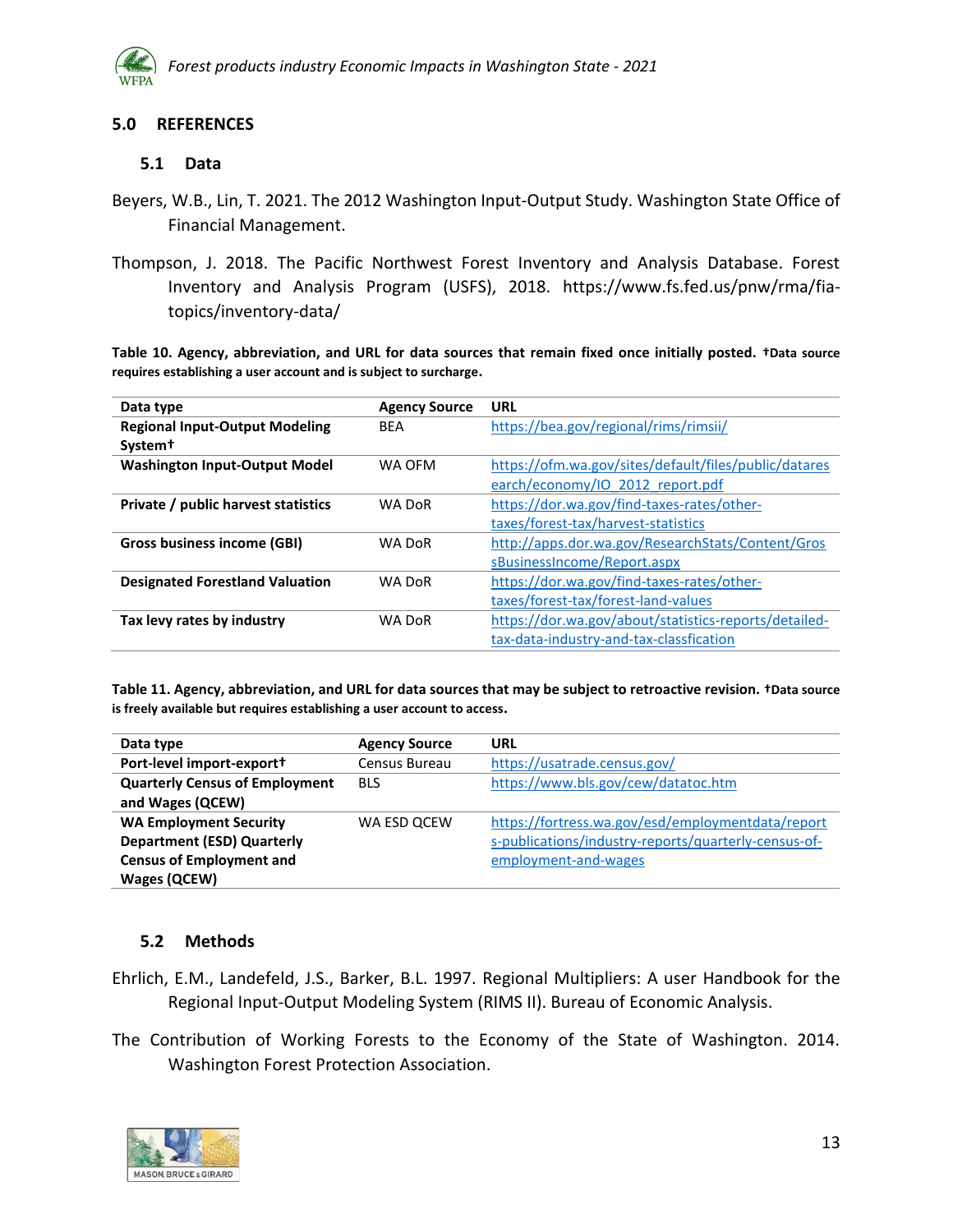

#### <span id="page-14-0"></span>**6.0 APPENDIX**

|                     | <b>Harvest</b> |                               |       | <b>Quantity / MMbf</b> |            |                   |            |                  |           |
|---------------------|----------------|-------------------------------|-------|------------------------|------------|-------------------|------------|------------------|-----------|
| County              | (MMbf)         | <b>Direct Jobs Total Jobs</b> |       | <b>Direct Wage</b>     |            | <b>Total Wage</b> |            | <b>Total Tax</b> |           |
| Adams               |                |                               |       |                        |            |                   |            | \$               |           |
| Asotin              | 8.8            | 18                            | 36    | \$                     | 1,081,682  | \$                | 2,131,446  | \$               | 107,972   |
| <b>Benton</b>       |                |                               |       | \$                     |            | \$                |            | \$               |           |
| Chelan              | 4.1            | 118                           | 188   | \$                     | 7,158,044  | \$                | 10,299,534 | \$               | 682,762   |
| Clallam             | 215.5          | 4                             | 8     | \$                     | 298,763    | \$                | 583,699    | \$               | 40,729    |
| Clark               | 65.6           | 38                            | 113   | \$                     | 2,130,528  | Ś                 | 5,412,248  | \$               | 226,763   |
| Columbia            | 0.0            | ***                           | ***   |                        | ***        |                   | ***        |                  | ***       |
| Cowlitz             | 246.7          | 16                            | 53    | \$                     | 913,175    | \$                | 2,456,722  | \$               | 108,609   |
| <b>Douglas</b>      | 0.1            | ***                           | ***   |                        | ***        |                   | ***        |                  | ***       |
| Ferry               | 44.4           | 2                             | 5     | \$                     | 113,566    | \$                | 280,643    | \$               | 19,809    |
| Franklin            |                |                               |       | \$                     |            | \$                |            | \$               |           |
| Garfield            | 0.7            | 7                             | 10    | \$                     | 418,239    | \$                | 603,478    | \$               | 48,186    |
| Grant               |                |                               |       | \$                     |            | \$                |            | \$               |           |
| <b>Grays Harbor</b> | 279.5          | 6                             | 15    | \$                     | 453,689    | \$                | 1,036,828  | \$               | 63,057    |
| Island              | 4.8            | 70                            | 173   | \$                     | 4,236,703  | \$                | 8,948,665  | \$               | 421,191   |
| Jefferson           | 118.2          | 2                             | 5     | \$                     | 139,433    | \$                | 277,515    | \$               | 28,157    |
| <b>King</b>         | 99.7           | 74                            | 173   | \$                     | 3,984,670  | \$                | 7,857,815  | \$               | 394,041   |
| Kitsap              | 22.4           | 17                            | 32    | \$                     | 1,016,794  | \$                | 1,918,742  | \$               | 123,436   |
| <b>Kittitas</b>     | 3.5            | 34                            | 70    | \$                     | 2,025,821  | \$                | 3,764,541  | \$               | 201,568   |
| Klickitat           | 103.6          | 3                             | 8     | \$                     | 196,910    | \$                | 492,308    | \$               | 39,861    |
| Lewis               | 401.1          | 6                             | 14    | \$                     | 502,947    | \$                | 1,127,445  | \$               | 71,313    |
| Lincoln             | 1.5            | 144                           | 412   | \$                     | 8,784,711  | \$                | 19,692,764 | \$               | 833,290   |
| Mason               | 97.6           | 5                             | 10    | \$                     | 282,801    | \$                | 572,491    | \$               | 51,832    |
| Okanogan            | 15.2           | 25                            | 39    | \$                     | 1,530,971  | \$                | 2,262,444  | \$               | 157,105   |
| Pacific             | 201.3          | 1                             | 2     | \$                     | 84,092     | \$                | 147,641    | \$               | 25,959    |
| Pend Oreille        | 89.3           | 3                             | 9     | \$                     | 210,924    | \$                | 458,479    | \$               | 26,987    |
| Pierce              | 80.6           | 65                            | 154   | \$                     | 3,683,595  | \$                | 7,828,335  | \$               | 369,352   |
| San Juan            | 1.4            | 58                            | 131   | \$                     | 3,542,080  | \$                | 7,986,647  | \$               | 345,585   |
| Skagit              | 115.5          | 10                            | 26    | \$                     | 626,080    | \$                | 1,464,306  | \$               | 81,600    |
| Skamania            | 60.3           | 3                             | 9     | \$                     | 202,825    | \$                | 527,705    | \$               | 40,748    |
| Snohomish           | 102.1          | 26                            | 59    | \$                     | 1,576,714  | \$                | 3,372,392  | \$               | 169,584   |
| Spokane             | 23.7           | 100                           | 220   | \$                     | 8,633,853  | \$                | 16,626,640 | \$               | 826,218   |
| <b>Stevens</b>      | 167.3          | 5                             | 13    | Ş                      | 382,566    | Ş                 | 982,100    | Ş                | 47,850    |
| Thurston            | 92.9           | 11                            | 24    | \$                     | 697,988    | \$                | 1,325,408  | \$               | 91,218    |
| Wahkiakum           | 51.0           | 4                             | 9     | \$                     | 234,460    | \$                | 526,490    | \$               | 39,667    |
| Walla Walla         | 2.1            | 292                           | 734   | \$                     | 17,783,948 | \$                | 36,351,016 | \$               | 1,678,499 |
| Whatcom             | 47.6           | 42                            | 100   | \$                     | 2,370,251  | \$                | 5,357,063  | \$               | 244,939   |
| Whitman             | 3.0            | 20                            | 37    | \$                     | 1,212,458  | \$                | 2,121,052  | \$               | 120,570   |
| Yakima              | 1.7            | 897                           | 1,834 | \$                     | 54,534,586 | \$                | 99,215,563 | \$               | 5,129,097 |
| <b>Total</b>        | 2,773          | $\overline{15}$               | 36    | Š                      | 917,225    | Ŝ                 | 1,981,153  | Ś                | 105,800   |

**Table 12. Jobs, wages, and tax revenues expressed on a per-MMbf (million board feet) harvest scale for 2021.**

\*\*\* Limited harvest prevents computation of jobs or wages per volume